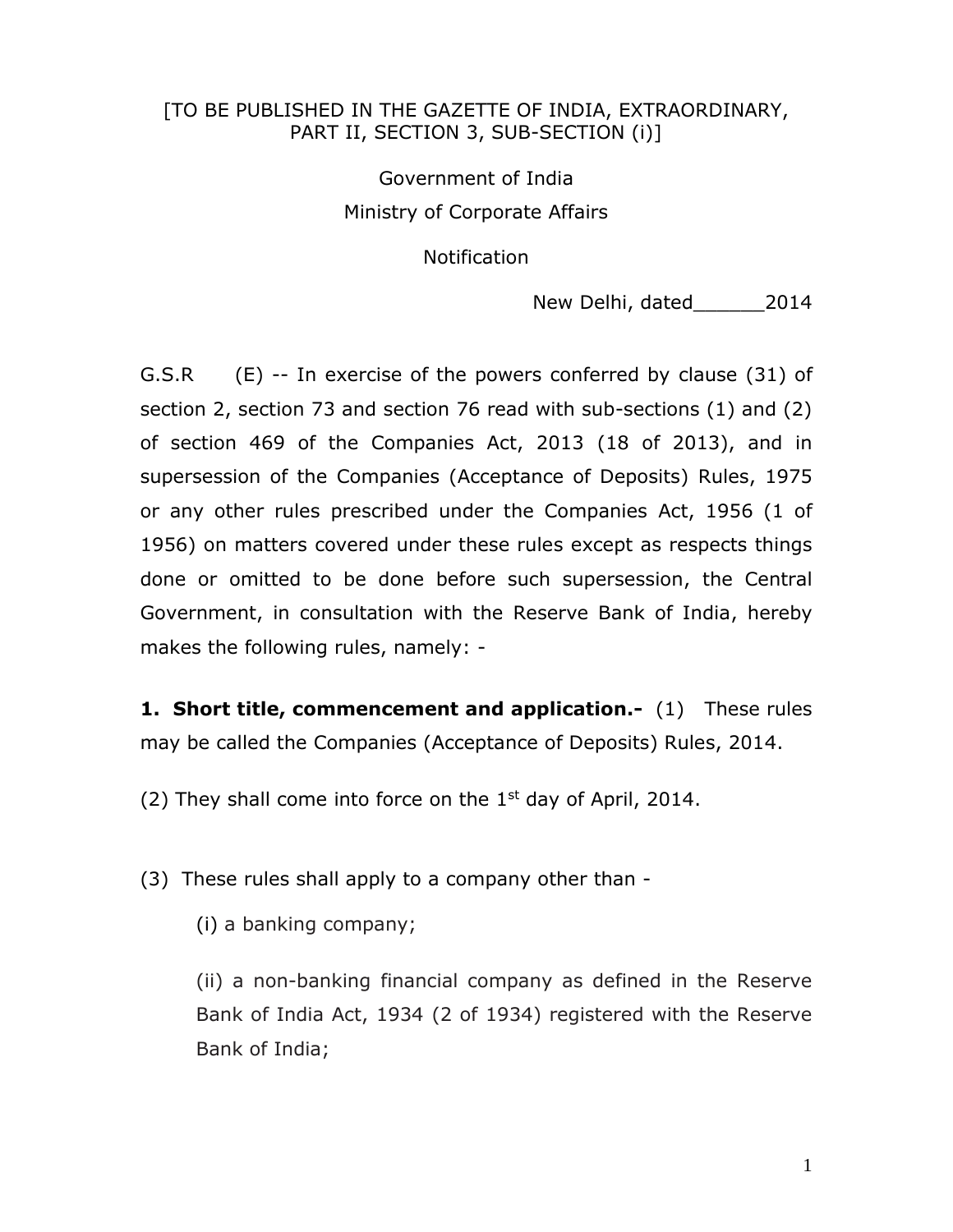(iii) a housing finance company registered with the National Housing Bank established under the National Housing Bank Act, 1987 (53 of 1987); and

(iv) a company specified by the Central Government under the proviso to sub-section (1) of section 73 of the Act.

**2. Definitions.-** (1) In these rules, unless the context otherwise requires, \_\_\_

(a) "Act" means the Companies Act, 2013 (18 of 2013);

-

- (b) "Annexure" means the Annexure attached to these rules;
- (c) "deposit" includes any receipt of money by way of deposit or loan or in any other form, by a company, but does not include
	- (i) any amount received from the Central Government or a State Government, or any amount received from any other source whose repayment is guaranteed by the Central Government or a State Government, or any amount received from a local authority, or any amount received from a statutory authority constituted under an Act of Parliament or a State Legislature ;
	- (ii) any amount received from foreign Governments, foreign or international banks, multilateral financial institutions (including, but not limited to, International Finance Corporation, Asian Development Bank, Commonwealth Development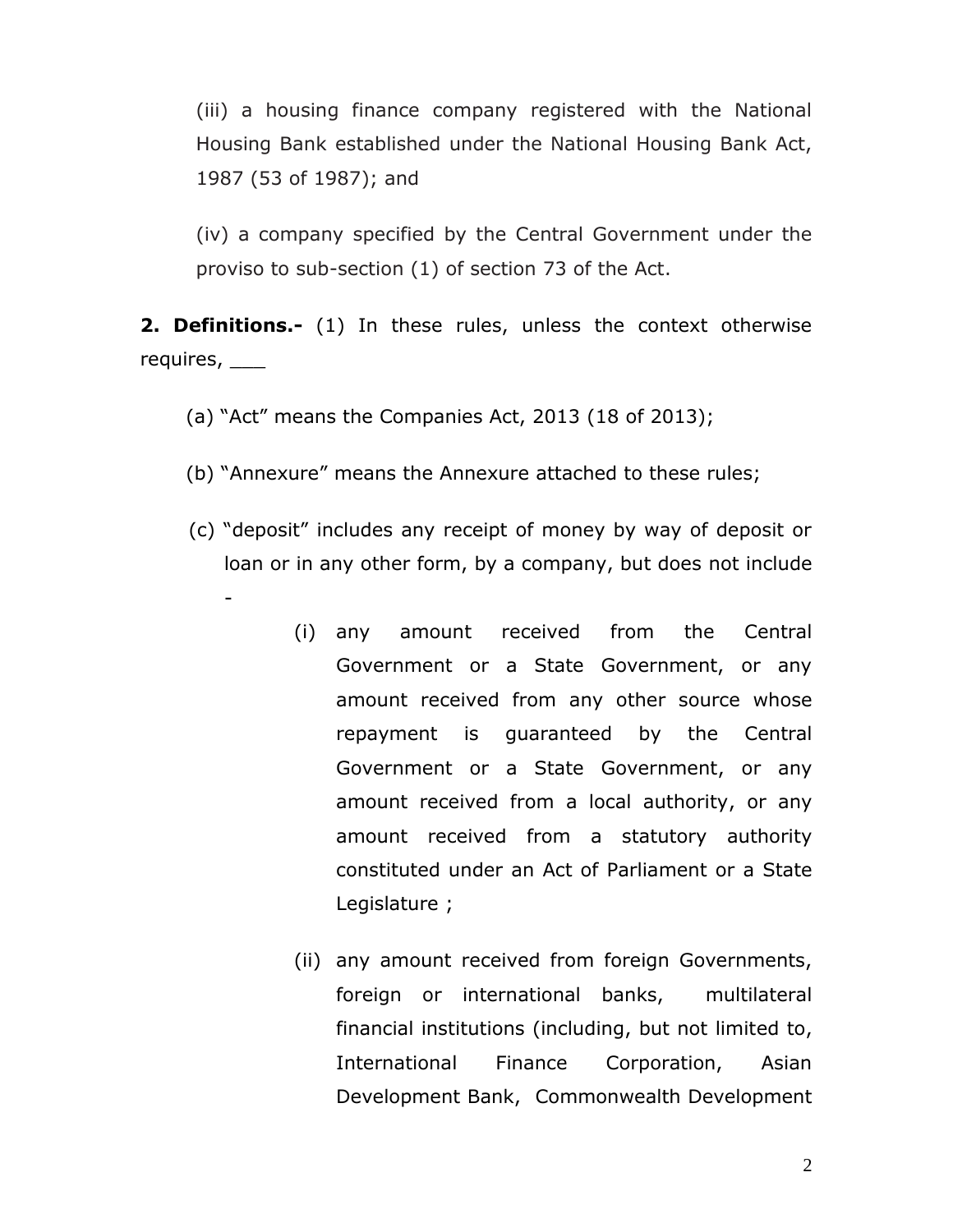Corporation and International Bank for Industrial and Financial Reconstruction), foreign Governments owned development financial institutions, foreign export credit agencies, foreign collaborators, foreign bodies corporate and foreign citizens, foreign authorities or persons resident outside India subject to the provisions of Foreign Exchange Management Act, 1999 (42 of 1999) and rules and regulations made there under;

- (iii) any amount received as a loan or facility from any banking company or from the State Bank of India or any of its subsidiary banks or from a banking institution notified by the Central Government under section 51 of the Banking Regulation Act, 1949 (10 of 1949), or a corresponding new bank as defined in clause (d) of section 2 of the Banking Companies (Acquisition and Transfer of Undertakings) Act, 1970 (5 of 1970) or in clause (b) of section (2) of the Banking Companies (Acquisition and Transfer of Undertakings) Act, 1980 (40 of 1980) , or from a co-operative bank as defined in clause (bii) of section 2 of the Reserve Bank of India Act, 1934 (2 of 1934) ;
- (iv) any amount received as a loan or financial assistance from Public Financial Institutions notified by the Central Government in this behalf in consultation with the Reserve Bank of India or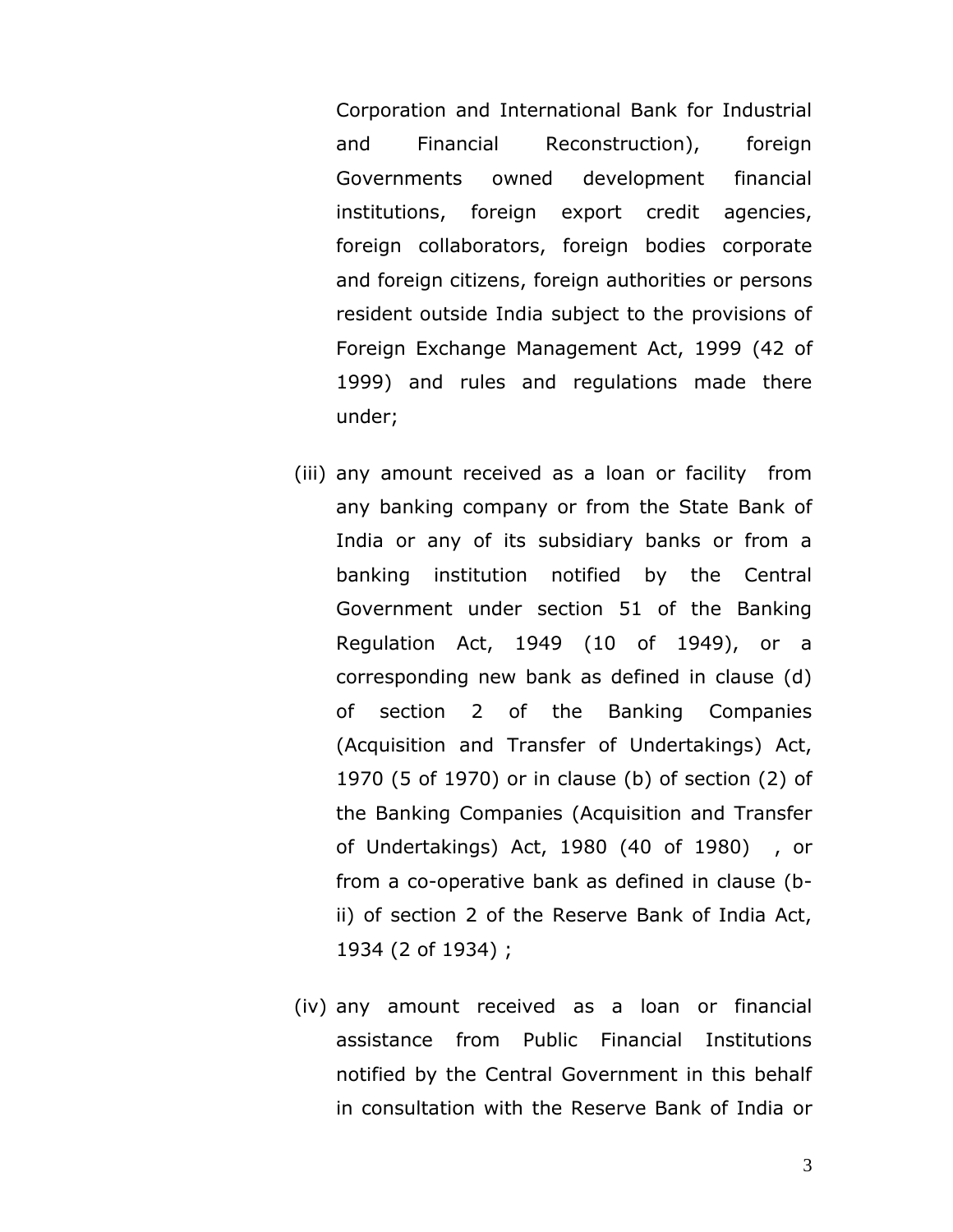any regional financial institutions or Insurance Companies or Scheduled Banks as defined in the Reserve Bank of India Act, 1934 (2 of 1934);

- (v) any amount received against issue of commercial paper or any other instruments issued in accordance with the guidelines or notification issued by the Reserve Bank of India;
- (vi) any amount received by a company from any other company;
- (vii) any amount received and held pursuant to an offer made in accordance with the provisions of the Act towards subscription to any securities, including share application money or advance towards allotment of securities pending allotment, so long as such amount is appropriated only against the amount due on allotment of the securities applied for;

*Explanation.***-** For the purposes of this sub-clause, it is hereby clarified that -

(a) Without prejudice to any other liability or action, if the securities for which application money or advance for such securities was received cannot be allotted within sixty days from the date of receipt of the application money or advance for such securities and such application money or advance is not refunded to the subscribers within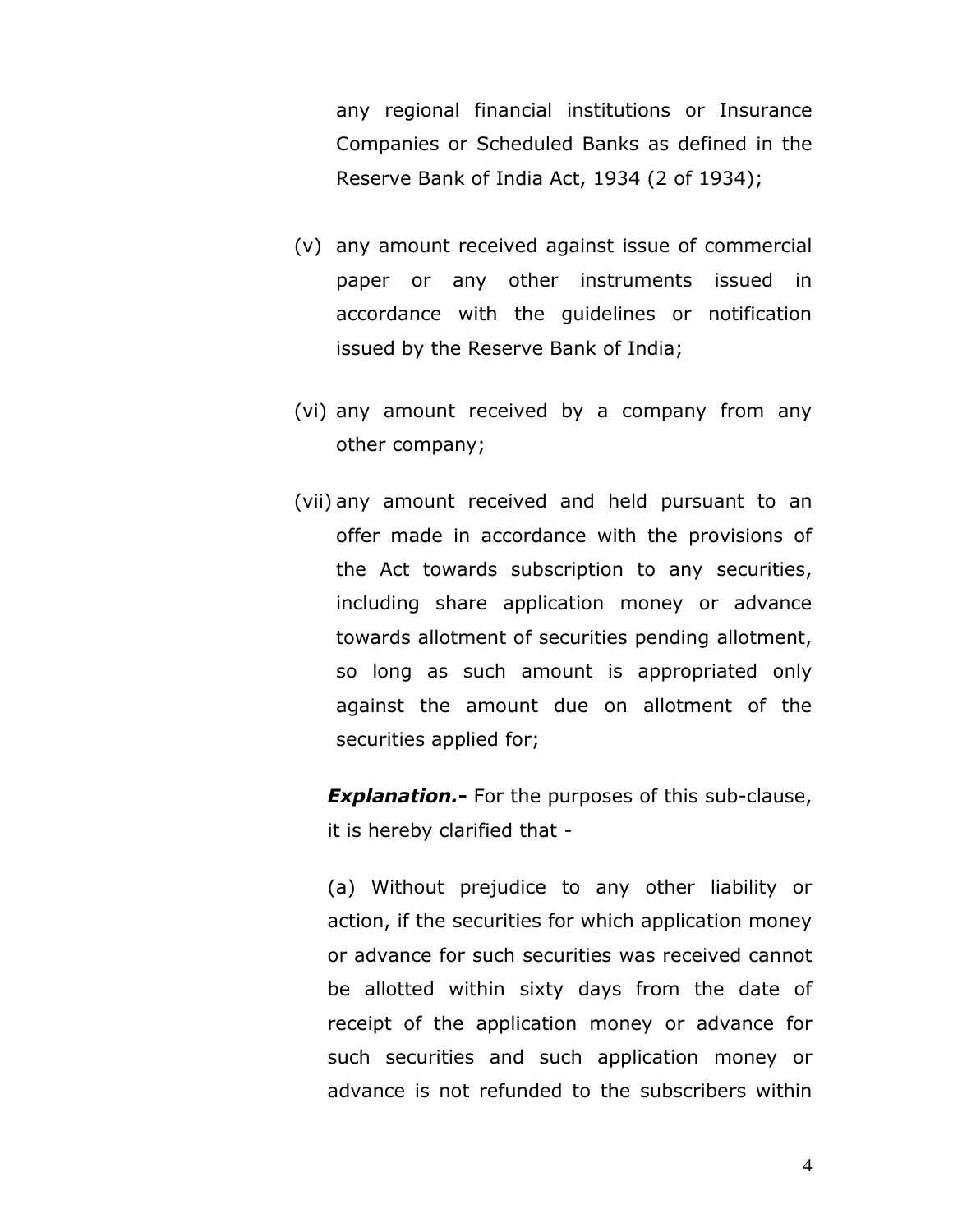fifteen days from the date of completion of sixty days, such amount shall be treated as a deposit under these rules.

(b) any adjustment of the amount for any other purpose shall not be treated as refund.

(viii) any amount received from a person who, at the time of the receipt of the amount, was a director of the company:

Provided that the director from whom money is received, furnishes to the company at the time of giving the money, a declaration in writing to the effect that the amount is not being given out of funds acquired by him by borrowing or accepting loans or deposits from others;

(ix) any amount raised by the issue of bonds or debentures secured by a first charge or a charge ranking pari passu with the first charge on any assets referred to in Schedule III of the Act excluding intangible assets of the company or bonds or debentures compulsorily convertible into shares of the company within five years:

> Provided that if such bonds or debentures are secured by the charge of any assets referred to in Schedule III of the Act, excluding intangible assets, the amount of such bonds or debentures shall not exceed the market value of such assets as assessed by a registered valuer;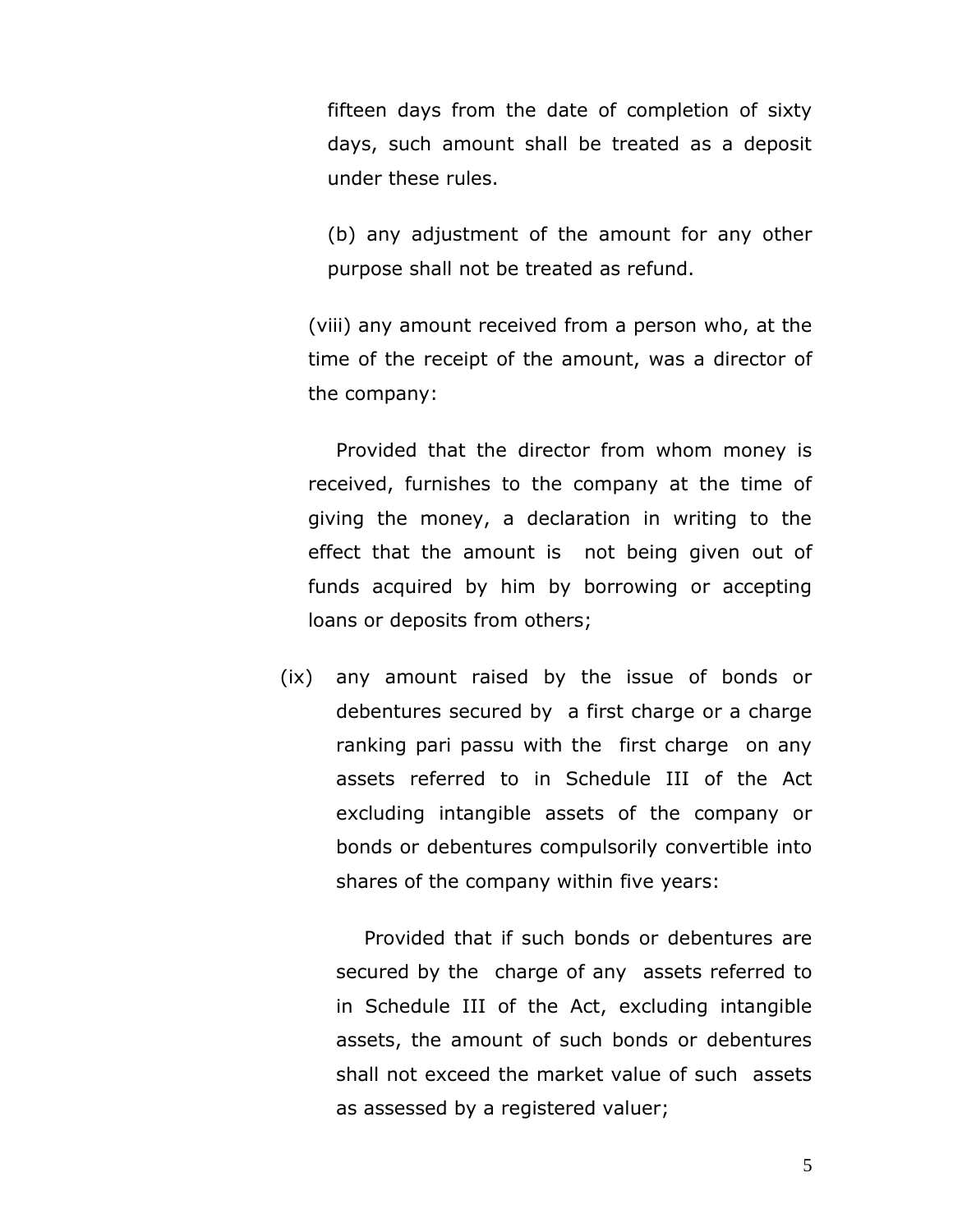- (x) any amount received from an employee of the company not exceeding his annual salary under a contract of employment with the company in the nature of non-interest bearing security deposit;
- (xi) any non-interest bearing amount received or held in trust;
- (xii) any amount received in the course of, or for the purposes of, the business of the company,-
	- (a) as an advance for the supply of goods or provision of services accounted for in any manner whatsoever provided that such advance is appropriated against supply of goods or provision of services within a period of three hundred and sixty five days from the date of acceptance of such advance:

Provided that in case of any advance which is subject matter of any legal proceedings before any court of law, the said time limit of three hundred and sixty five days shall not apply:

(b) as advance, accounted for in any manner whatsoever, received in connection with consideration for property under an agreement or

6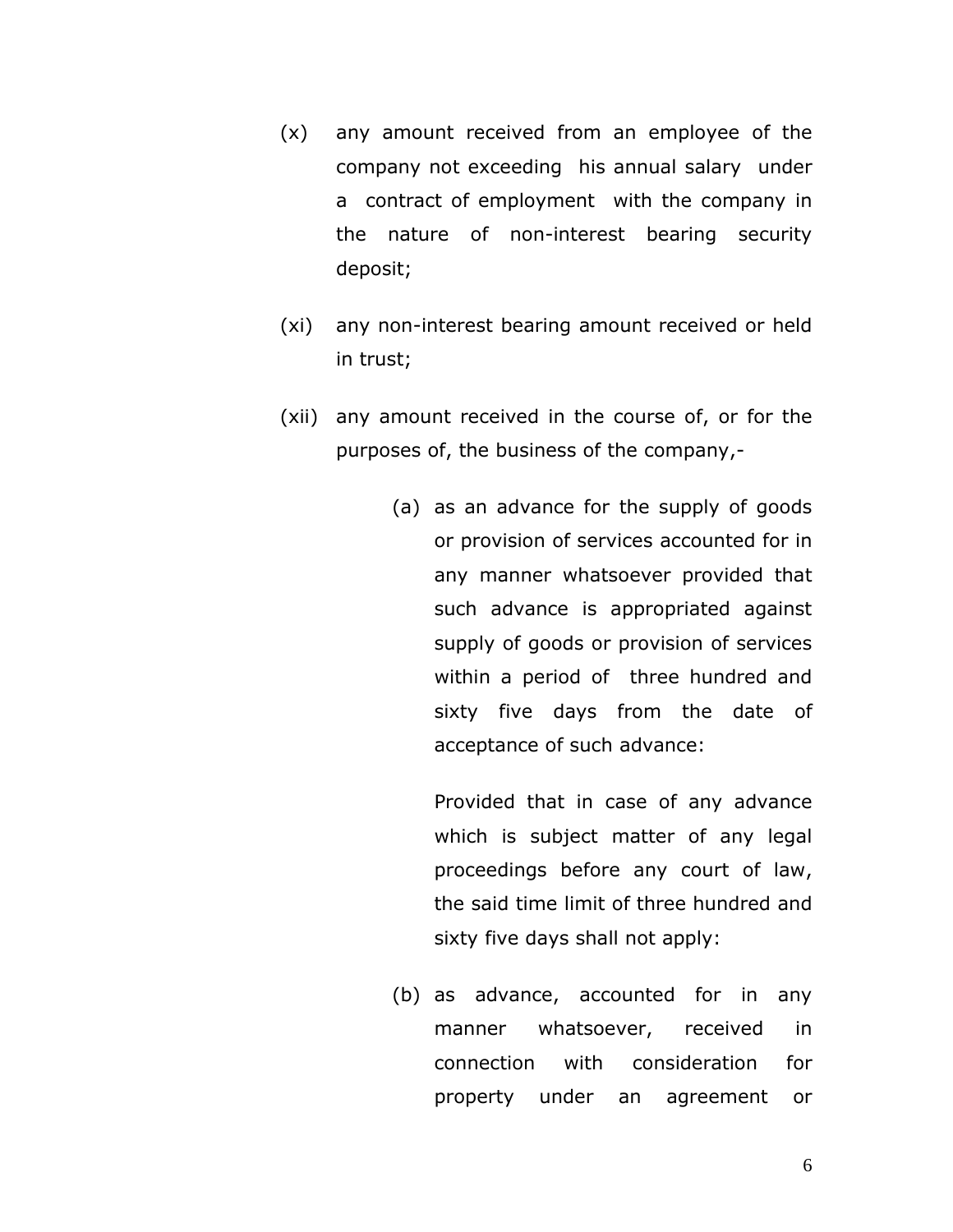arrangement , provided that such advance is adjusted against the property in accordance with the terms of agreement or arrangement;

- (c) as security deposit for the performance of the contract for supply of goods or provision of services;
- (d) as advance received under long term projects for supply of capital goods except those covered under item (b) above:

Provided that if the amount received under items (a), (b) and (d) above becomes refundable (with or without interest) due to the reasons that the company accepting the money does not have necessary permission or approval, wherever required, to deal in the goods or properties or services for which the money is taken, then the amount received shall be deemed to be a deposit under these rules:

*Explanation.-* For the purposes of this sub-clause the amount referred to in the first proviso shall be deemed to be deposits on the expiry of fifteen days from the date they become due for refund.

(xiii) any amount brought in by the promoters of the company by way of unsecured loan in pursuance of the

7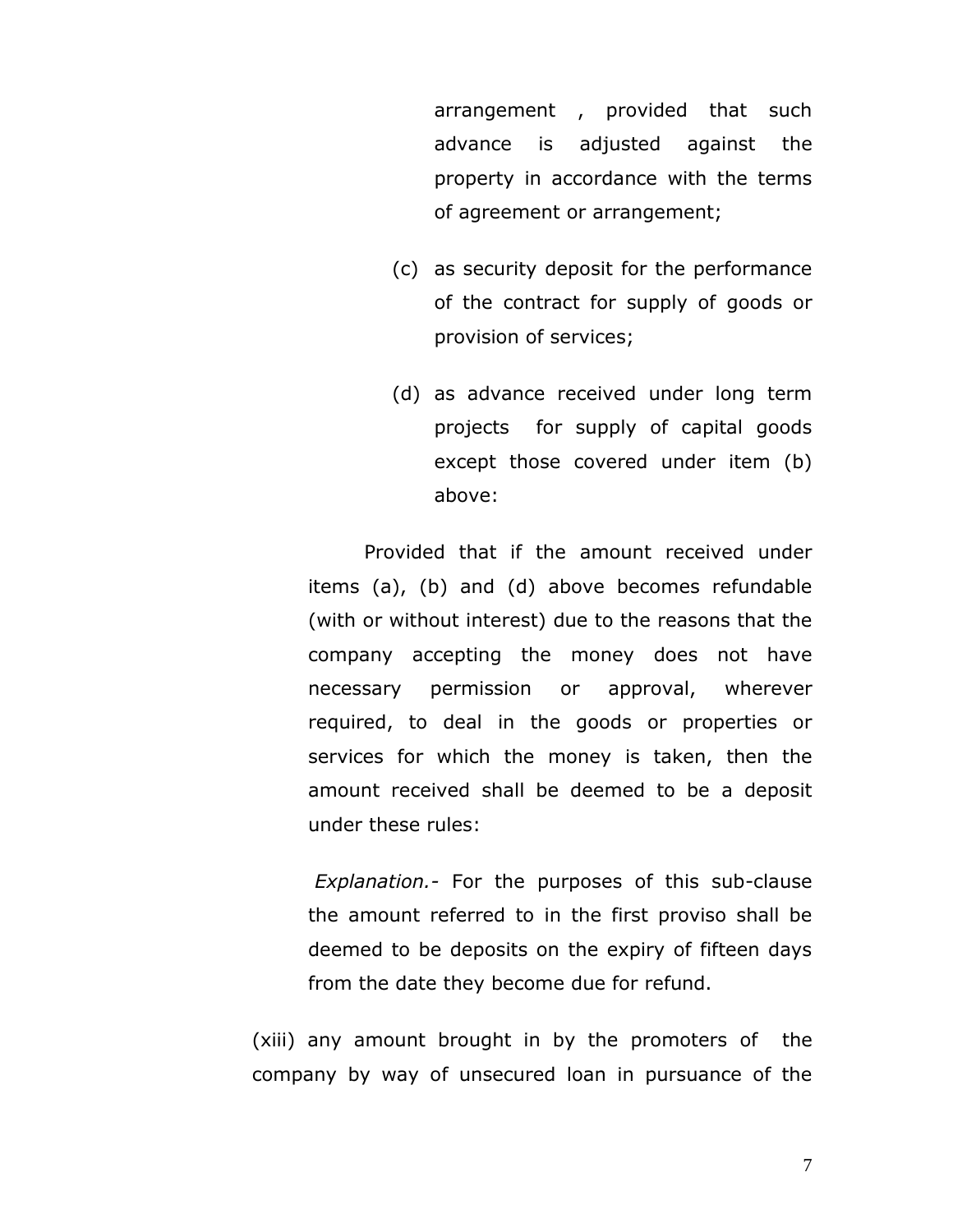stipulation of any lending financial institution or a bank subject to fulfillment of the following conditions, namely:-

> (a) the loan is brought in pursuance of the stipulation imposed by the lending institutions on the promoters to contribute such finance;

> (b) the loan is provided by the promoters themselves or by their relatives or by both; and

> (c) the exemption under this sub-clause shall be available only till the loans of financial institution or bank are repaid and not thereafter;

(xiv) any amount accepted by a Nidhi company in accordance with the rules made under section 406 of the Act.

*Explanation*.- For the purposes of this clause, any amount.-

(a) received by the company, whether in the form of instalments or otherwise, from a person with promise or offer to give returns, in cash or in kind, on completion of the period specified in the promise or offer, or earlier, accounted for in any manner whatsoever, or

(b) any additional contributions, over and above the amount under item (a) above, made by the company as part of such promise or offer,

shall be treated as a deposit;

(d) ''depositor'' means,-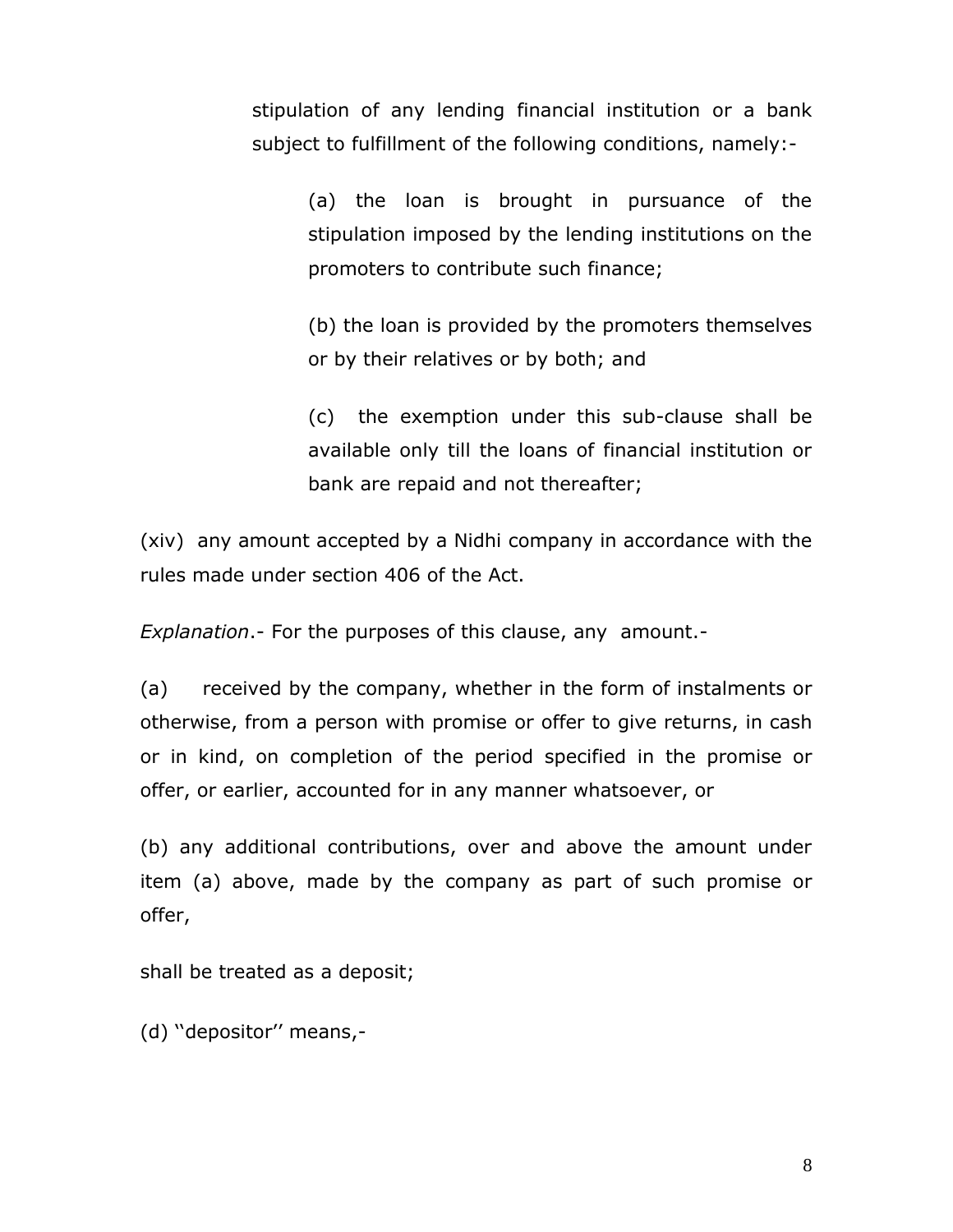(i) any member of the company who has made a deposit with the company in accordance with the provisions of subsection (2) of section 73 of the Act, or

(ii) any person who has made a deposit with a public company in accordance with the provisions of section 76 of the Act;

(e) "eligible company" means a public company as referred to in subsection (1) of section 76, having a net worth of not less than one hundred crore rupees or a turnover of not less than five hundred crore rupees and which has obtained the prior consent of the company in general meeting by means of a special resolution and also filed the said resolution with the Registrar of Companies before making any invitation to the Public for acceptance of deposits:

Provided that an eligible company, which is accepting deposits within the limits specified under clause (c) of sub-section (1) of section 180, may accept deposits by means of an ordinary resolution;

(f) "fees" means fees as specified in the Companies (Registration Offices and Fees) Rules, 2014;

(g) "Form" or 'e-Form" means a form set forth in Annexure to these rules which shall be used for the matter to which it relates;

(h) "section" means section of the Act;

(i) "trustee" means the trustee as defined in section 3 of the Indian Trusts Act, 1882 (12 of 1882).

9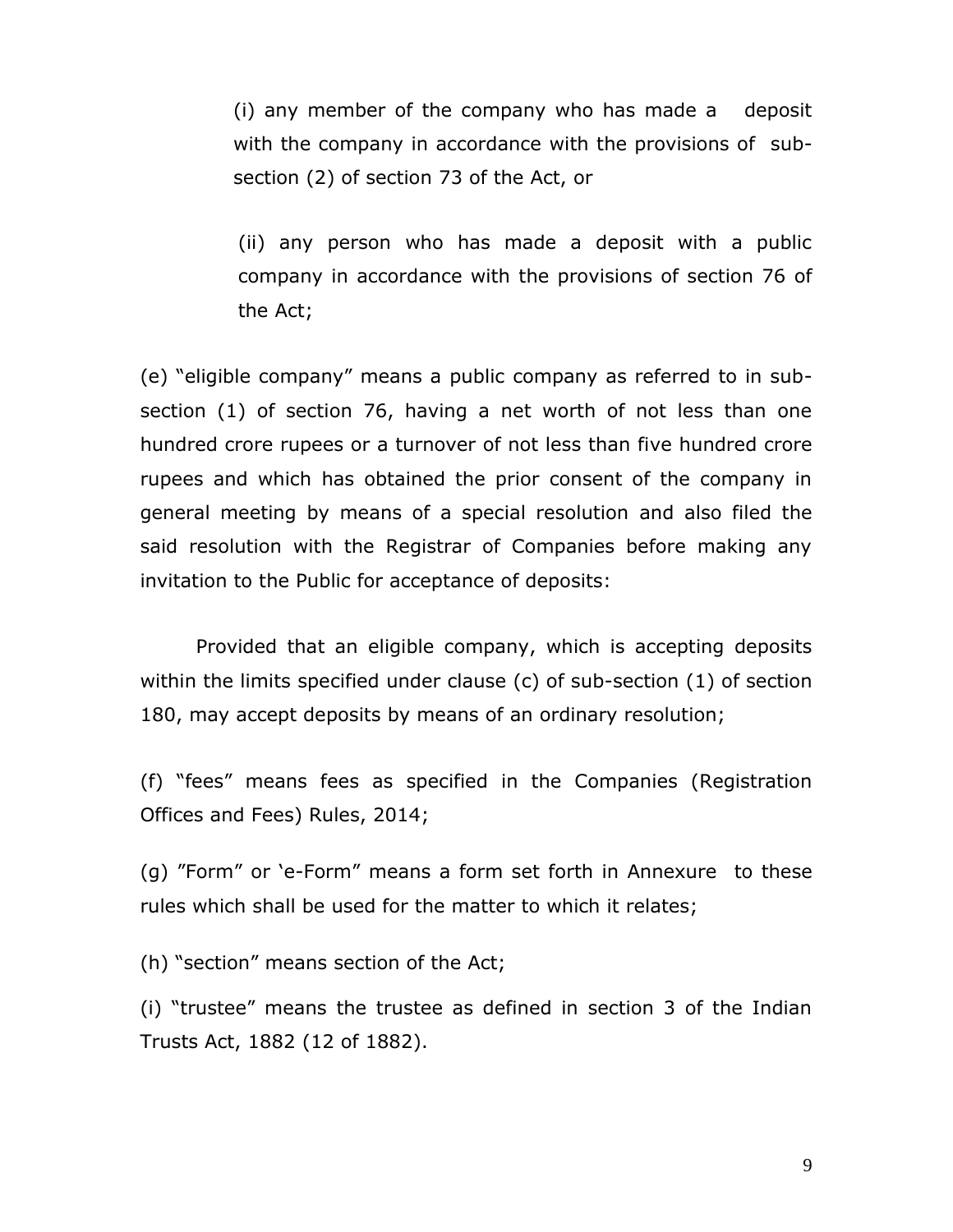(2) Words and expressions used in these rules but not defined and defined in the Act or in the Reserve Bank of India Act, 1934 (2 of 1934) or in the Companies (Specification of definitions details) Rules, 2014, shall have the meanings respectively assigned to them in the said Acts or in the said rules.

**3. Terms and conditions of acceptance of deposits by companies.-** (1) On and from the commencement of these rules,—

(a) no company referred to in sub-section (2) of section 73 and no eligible company shall accept or renew any deposit, whether secured or unsecured, which is repayable on demand or upon receiving a notice within a period of less than six months or more than thirty-six months from the date of acceptance or renewal of such deposit:

Provided that a company may, for the purpose of meeting any of its short-term requirements of funds, accept or renew such deposits for repayment earlier than six months from the date of deposit or renewal, as the case may be, subject to the condition that-

(a) such deposits shall not exceed ten per cent. of the aggregate of the paid up share capital and free reserves of the company, and

(b) such deposits are repayable not earlier than three months from the date of such deposits or renewal thereof.

(2) Where depositors so desire, deposits may be accepted in joint names not exceeding three, with or without any of the clauses, namely, "Jointly", "Either or Survivor", "First named or Survivor", "Anyone or Survivor".

10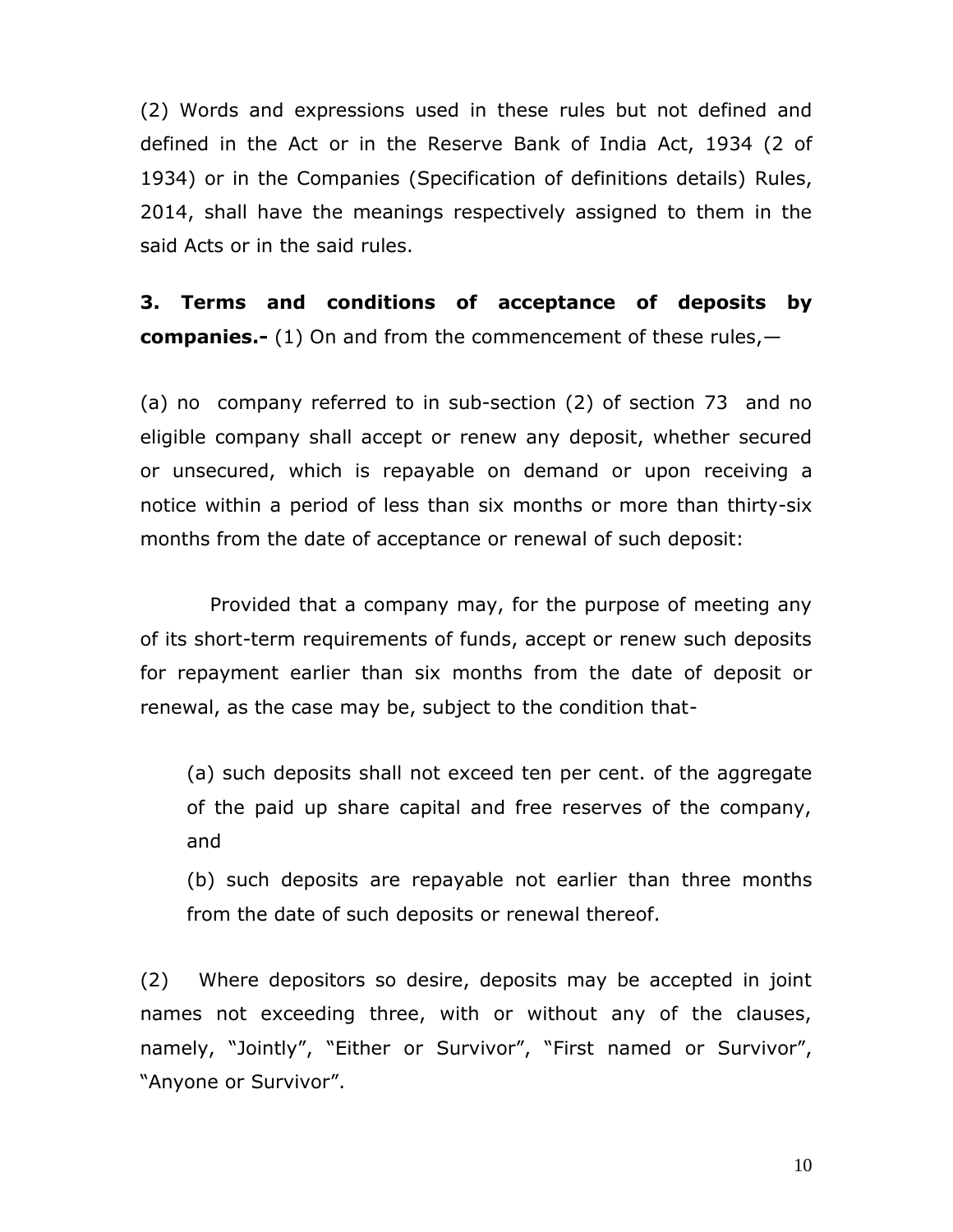(3) No company referred to in sub-section (2) of section 73 shall accept or renew any deposit from its members, if the amount of such deposits together with the amount of other deposits outstanding as on the date of acceptance or renewal of such deposits exceeds twenty five per cent. of the aggregate of the paid-up share capital and free reserves of the company.

(4) No eligible company shall accept or renew-

(a) any deposit from its members, if the amount of such deposit together with the amount of deposits outstanding as on the date of acceptance or renewal of such deposits from members exceeds ten per cent. of the aggregate of the paid-up share capital and free reserves of the company;

(b) any other deposit, if the amount of such deposit together with the amount of such other deposits, other than the deposit referred to in clause (a), outstanding on the date of acceptance or renewal exceeds twenty-five per cent. of aggregate of the paid-up share capital and free reserves of the company.

(5) No Government company eligible to accept deposits under section 76 shall accept or renew any deposit, if the amount of such deposits together with the amount of other deposits outstanding as on the date of acceptance or renewal exceeds thirty five per cent. of the aggregate of its paid up share capital and free reserves of the company.

(6) No company referred to in sub-section (2) of section 73 or any eligible company shall invite or accept or renew any deposit in any form, carrying a rate of interest or pay brokerage thereon at a rate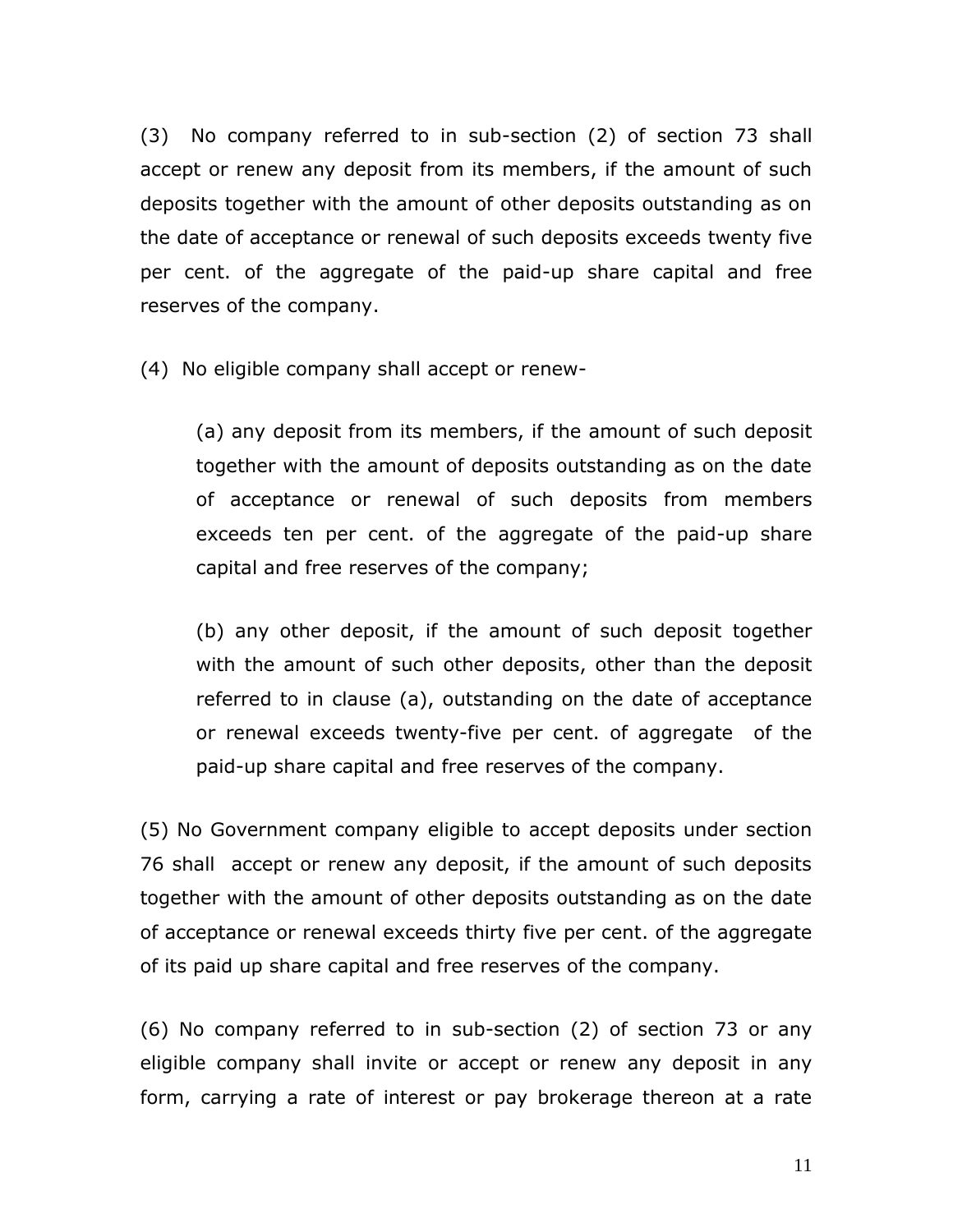exceeding the maximum rate of interest or brokerage prescribed by the Reserve Bank of India for acceptance of deposits by non-banking financial companies.

**Explanation**:- For the purposes of this sub-rule, it is hereby clarified that the person who is authorised, in writing, by a company to solicit deposits on its behalf and through whom deposits are actually procured shall only be entitled to the brokerage and payment of brokerage to any other person for procuring deposits shall be deemed to be in violation of these rules.

(7) The company shall not reserve to itself either directly or indirectly a right to alter, to the prejudice or disadvantage of the depositor, any of the terms and conditions of the deposit, deposit trust deed and deposit insurance contract after circular or circular in the form of advertisement is issued and deposits are accepted.

**4. Form and particulars of advertisements or circulars.-** (1) Every company referred to in sub-section (2) of section 73 intending to invite deposit from its members shall issue a circular to all its members by registered post with acknowledgement due or speed post or by electronic mode in Form **DPT-1**:

 Provided that in addition to issue of such circular to all members in the manner specified above, the circular may be published in English language in an English newspaper and in vernacular language in a vernacular newspaper having wide circulation in the State in which the registered office of the company is situated.

(2) Every eligible company intending to invite deposits shall issue a circular in the form of an advertisement in Form **DPT-1** for the

12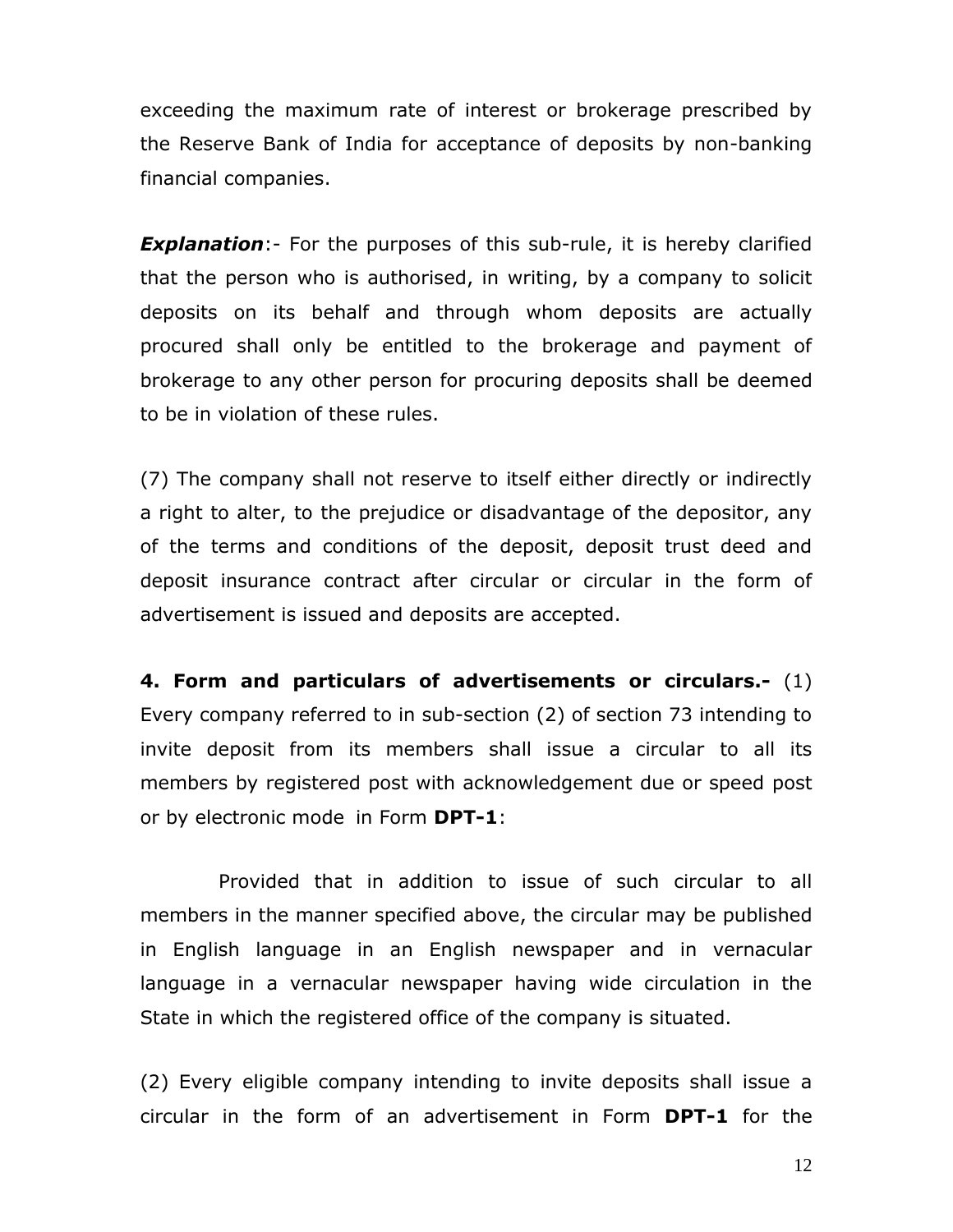purpose in English language in an English newspaper and in vernacular language in one vernacular newspaper having wide circulation in the State in which the registered office of the company is situated.

(3) Every company inviting deposits from the public shall upload a copy of the circular on its website, if any.

(4) No company shall issue or allow any other person to issue or cause to be issued on its behalf, any circular or a circular in the form of advertisement inviting deposits, unless such circular or circular in the form of advertisement is issued on the authority and in the name of the Board of directors of the company.

(5) No circular or a circular in the form of advertisement shall be issued by or on behalf of a company unless, not less than thirty days before the date of such issue, there has been delivered to the Registrar for registration a copy thereof signed by a majority of the directors of the company as constituted at the time the Board approved the circular or circular in the form of advertisement, or their agents, duly authorised by them in writing.

(6) A circular or circular in the form of advertisement issued shall be valid until the expiry of six months from the date of closure of the financial year in which it is issued or until the date on which the financial statement is laid before the company in annual general meeting or, where the annual general meeting for any year has not been held, the latest day on which that meeting should have been held in accordance with the provisions of the Act, whichever is earlier, and a fresh circular or circular in the form of advertisement shall be issued, in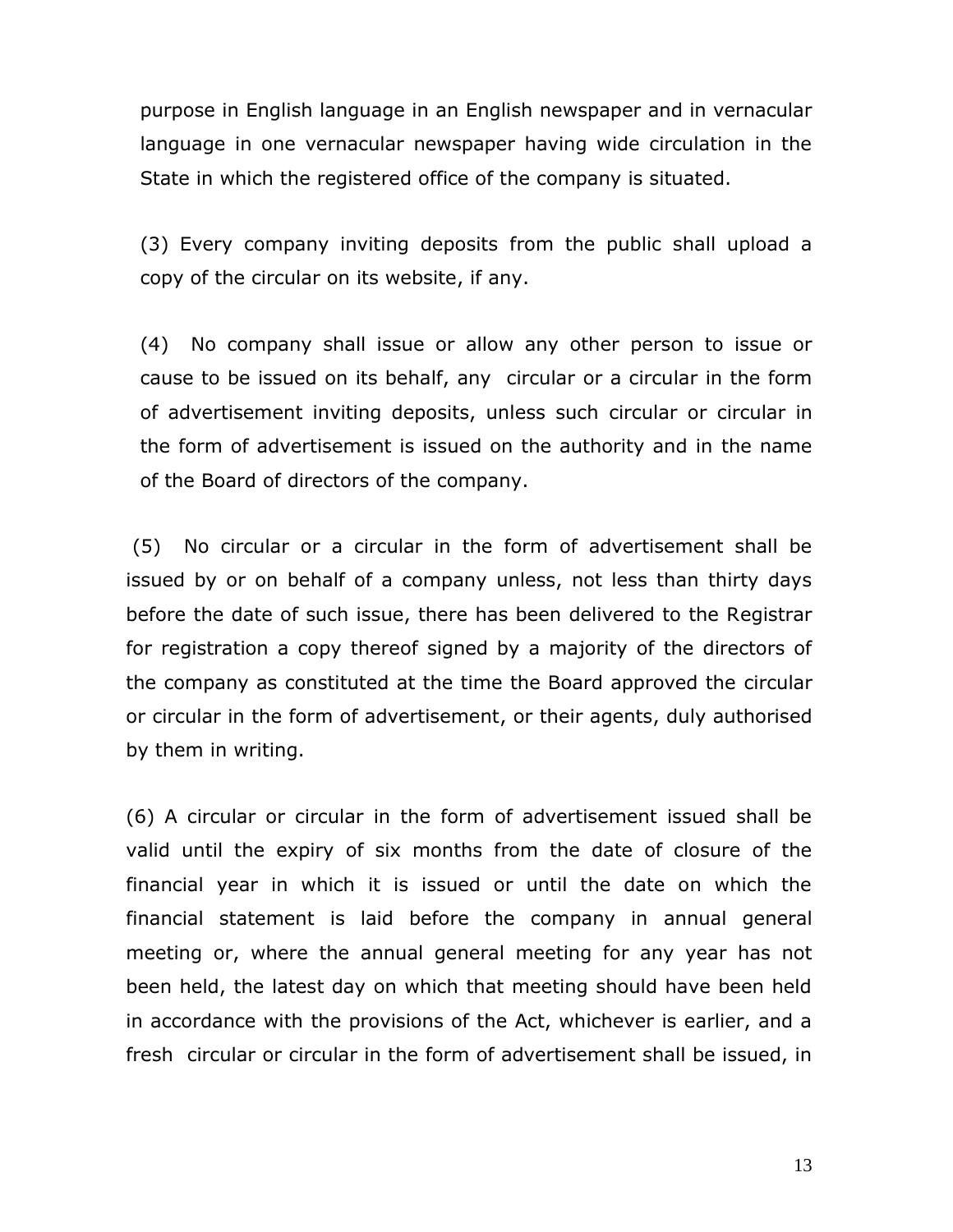each succeeding financial year, for inviting deposits during that financial year.

**Explanation:** For the purpose of this rule, the date of the issue of the newspaper in which the advertisement appears shall be taken as the date of issue of the advertisement and the effective date of issue of circular shall be the date of dispatch of the circular.

**5. Manner and extent of deposit insurance.-** (1) Every company referred to in sub-section (2) of section 73 and every other eligible company inviting deposits shall enter into a contract for providing deposit insurance at least thirty days before the issue of circular or advertisement or at least thirty days before the date of renewal, as the case may be.

*Explanation*- For the purposes of this sub-rule, the amount as specified in the deposit insurance contract shall be deemed to be the amount in respect of both principal amount and interest due thereon.

(2) The deposit insurance contract shall specifically provide that in case the company defaults in repayment of principal amount and interest thereon, the depositor shall be entitled to the repayment of principal amount of deposits and the interest thereon by the insurer up to the aggregate monetary ceiling as specified in the contract:

Provided that in the case of any deposit and interest not exceeding twenty thousand rupees, the deposit insurance contract shall provide for payment of the full amount of the deposit and interest and in the case of any deposit and the interest thereon in excess of twenty thousand rupees, the deposit insurance contract shall provide

14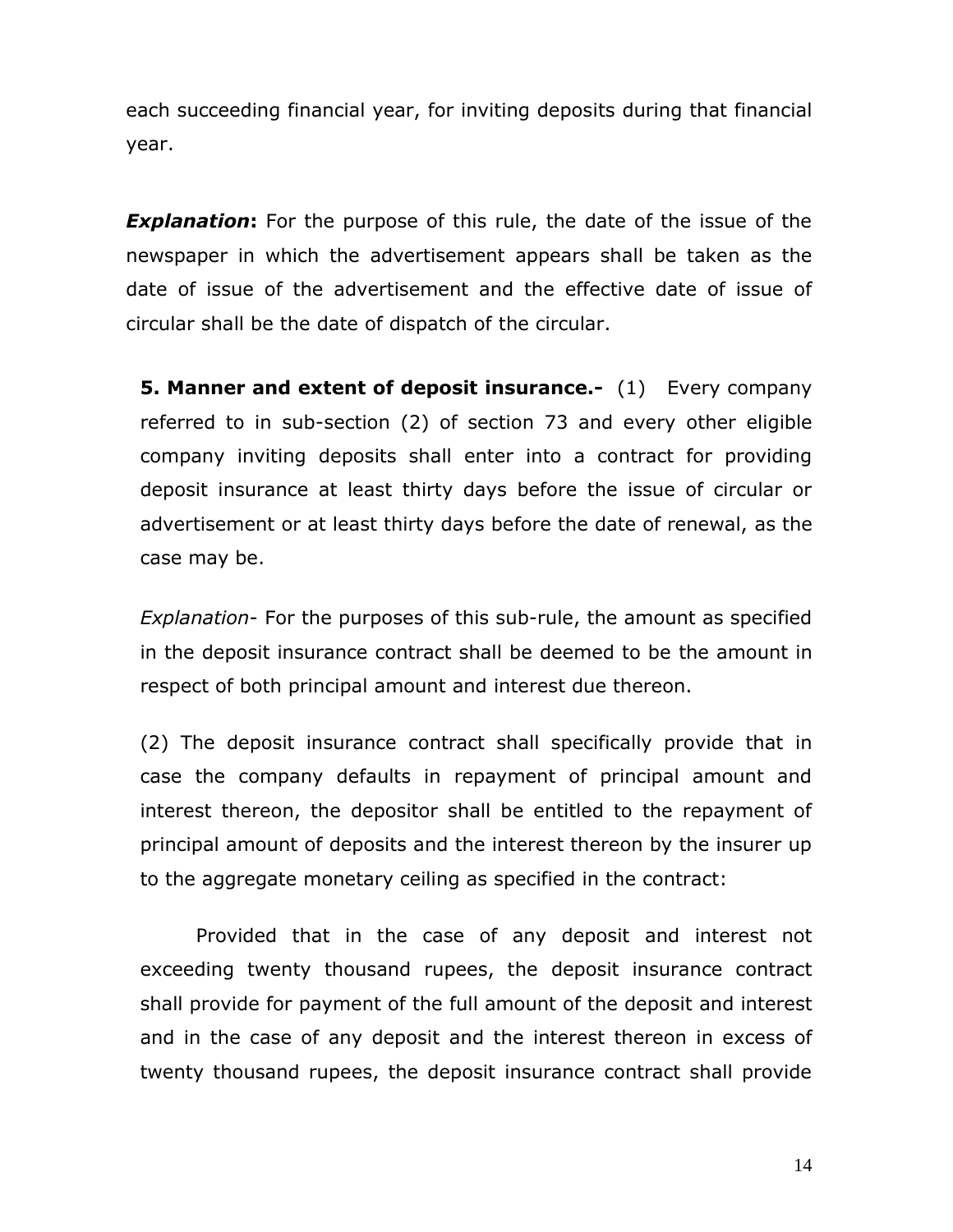for payment of an amount not less than twenty thousand rupees for each depositor.

(3) The amount of insurance premium paid on the insurance of such deposits shall be borne by the company itself and shall not be recovered from the depositors by deducting the same from the principal amount or interest payable thereon.

(4) If any default is made by the company in complying with the terms and conditions of the deposit insurance contract which makes the insurance cover ineffective, the company shall either rectify the default immediately or enter into a fresh contract within thirty days and in case of non-compliance, the amount of deposits covered under the deposit insurance contract and interest payable thereon shall be repaid within the next fifteen days and if such a company does not repay the amount of deposits within said fifteen days it shall pay fifteen per cent. interest per annum for the period of delay and shall be treated as having defaulted and shall be liable to be punished in accordance with the provisions of the Act.

**6. Creation of security.-** (1) For the purposes of providing security, every company referred to in sub-section (2) of section 73 and every eligible company inviting secured deposits shall provide for security by way of a charge on its assets as referred to in Schedule III of the Act excluding intangible assets of the company for the due repayment of the amount of deposit and interest thereon for an amount which shall not be less than the amount remaining unsecured by the deposit insurance:

Provided that in the case of deposits which are secured by the charge on the assets referred to in Schedule III of the Act excluding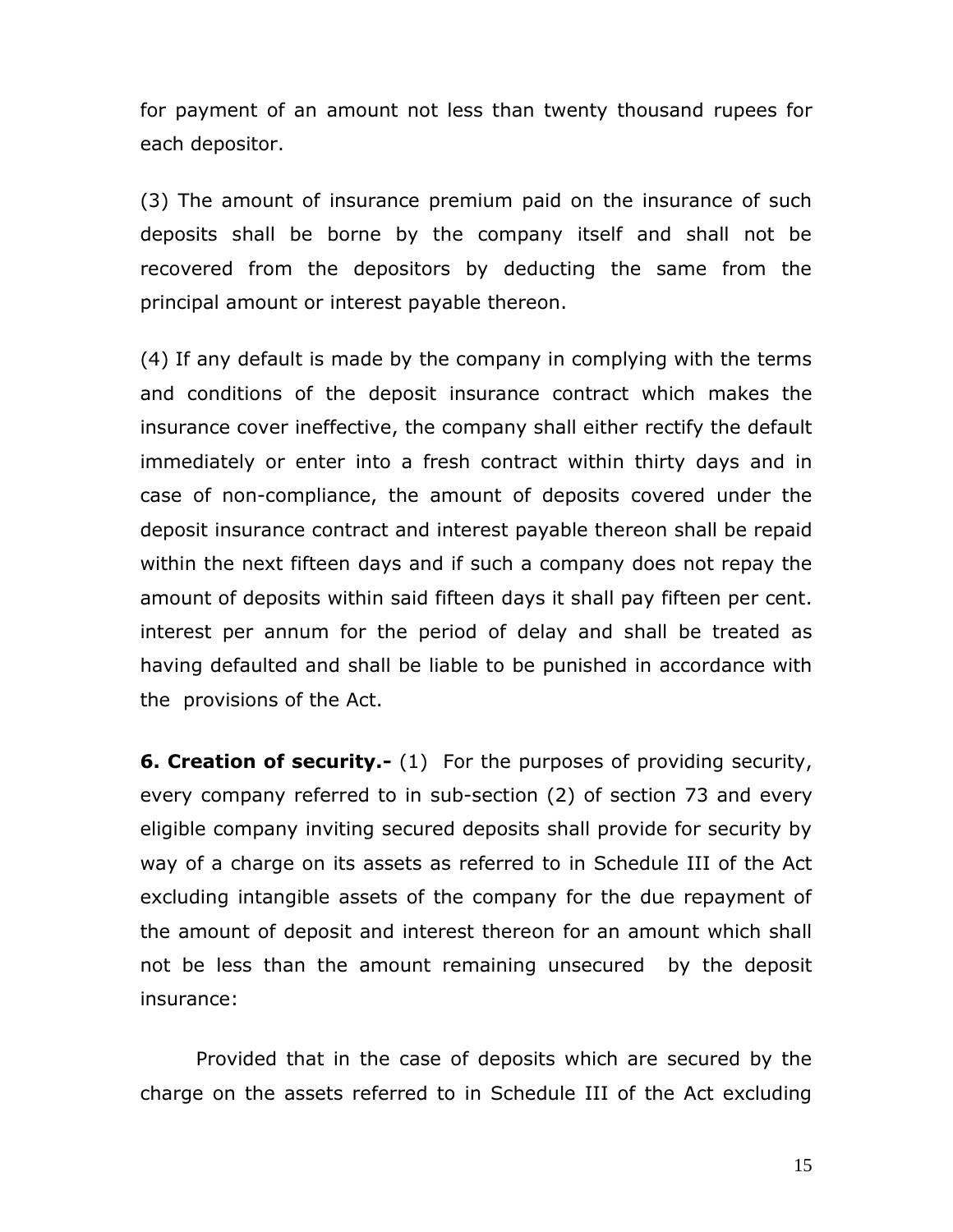intangible assets, the amount of such deposits and the interest payable thereon shall not exceed the market value of such assets as assessed by a registered valuer.

*Explanation. I -* For the purposes of this sub-rule it is clarified that the company shall ensure that the total value of the security either by way of deposit insurance or by way of charge or by both on company's assets shall not be less than the amount of deposits accepted and the interest payable thereon.

*Explanation.* II- For the purposes of proviso to sub-clause (ix) of clause (c) of sub-rule (1) of rule 2 and this sub-rule, it is hereby clarified that pending notification of sub-section (1) of section 247 of the Act and finalisation of qualifications and experience of valuers, valuation of stocks, shares, debentures, securities etc. shall be conducted by an independent merchant banker who is registered with the Securities and Exchange Board of India or an independent chartered accountant in practice having a minimum experience of ten years.

(2) The security (not being in the nature of a pledge) for deposits as specified in sub-rule (1) shall be created in favour of a trustee for the depositors on:

(a) specific movable property of the company, or

(b) specific immovable property of the company wherever situated, or any interest therein.

**7. Appointment of trustee for depositors.-** (1) No company referred to in sub-section (2) of section 73 or any eligible company shall issue a circular or advertisement inviting secured deposits unless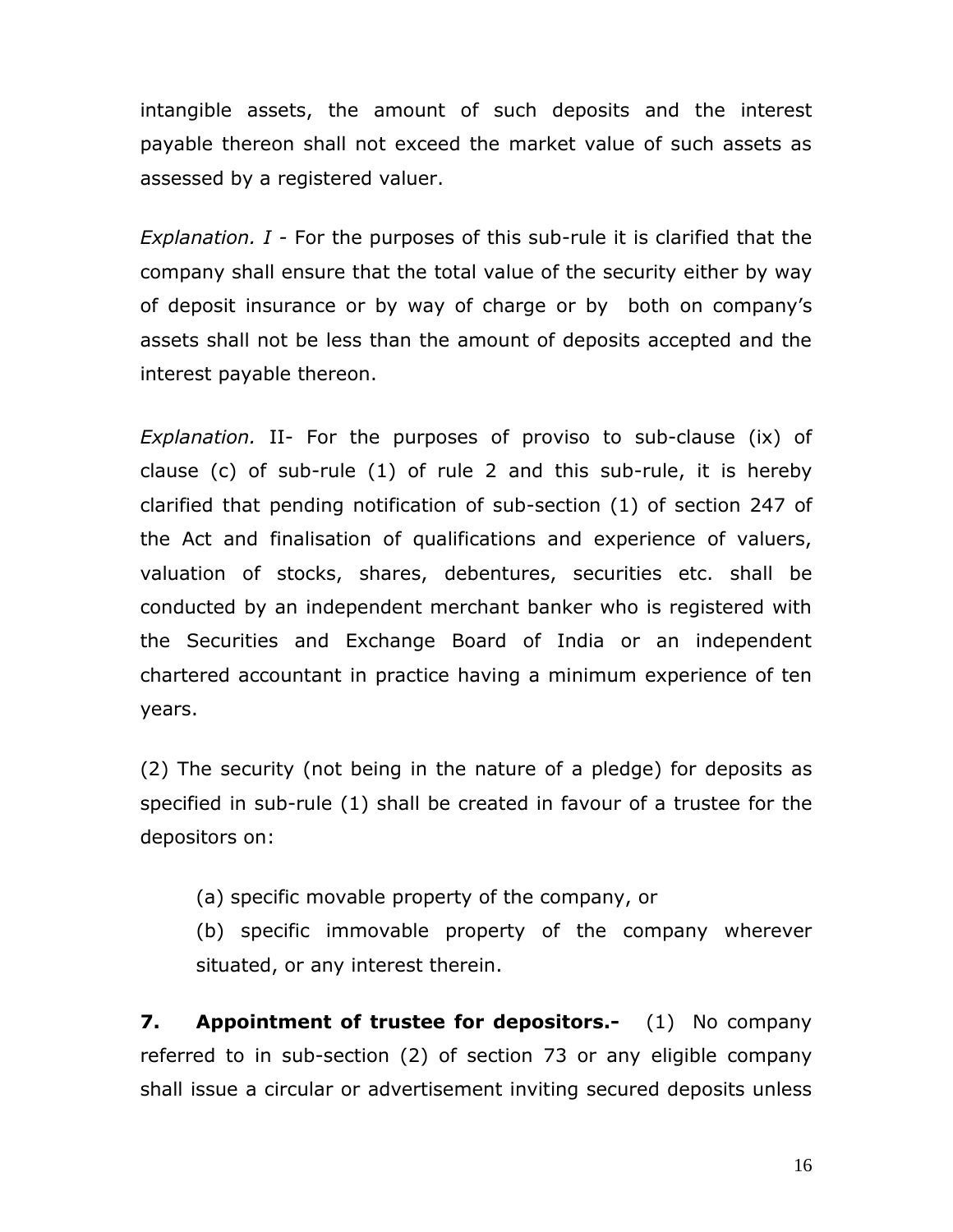the company has appointed one or more trustees for depositors for creating security for the deposits:

**Provided** that a written consent shall be obtained from the trustee for depositors before their appointment and a statement shall appear in the circular or circular in the form of advertisement with reasonable prominence to the effect that the trustees for depositors have given their consent to the company to be so appointed.

(2) The company shall execute a deposit trust deed in Form **DPT-2** at least seven days before issuing the circular or circular in the form of advertisement.

(3)No person including a company that is in the business of providing trusteeship services shall be appointed as a trustee for the depositors, if the proposed trustee -

(a) is a director, key managerial personnel or any other officer or an employee of the company or of its holding, subsidiary or associate company or a depositor in the company;

(b) is indebted to the company, or its subsidiary or its holding or associate company or a subsidiary of such holding company;

(c) has any material pecuniary relationship with the company;

(d) has entered into any guarantee arrangement in respect of principal debts secured by the deposits or interest thereon;

(e) is related to any person specified in clause (a) above.

(4) No trustee for depositors shall be removed from office after the issue of circular or advertisement and before the expiry of his term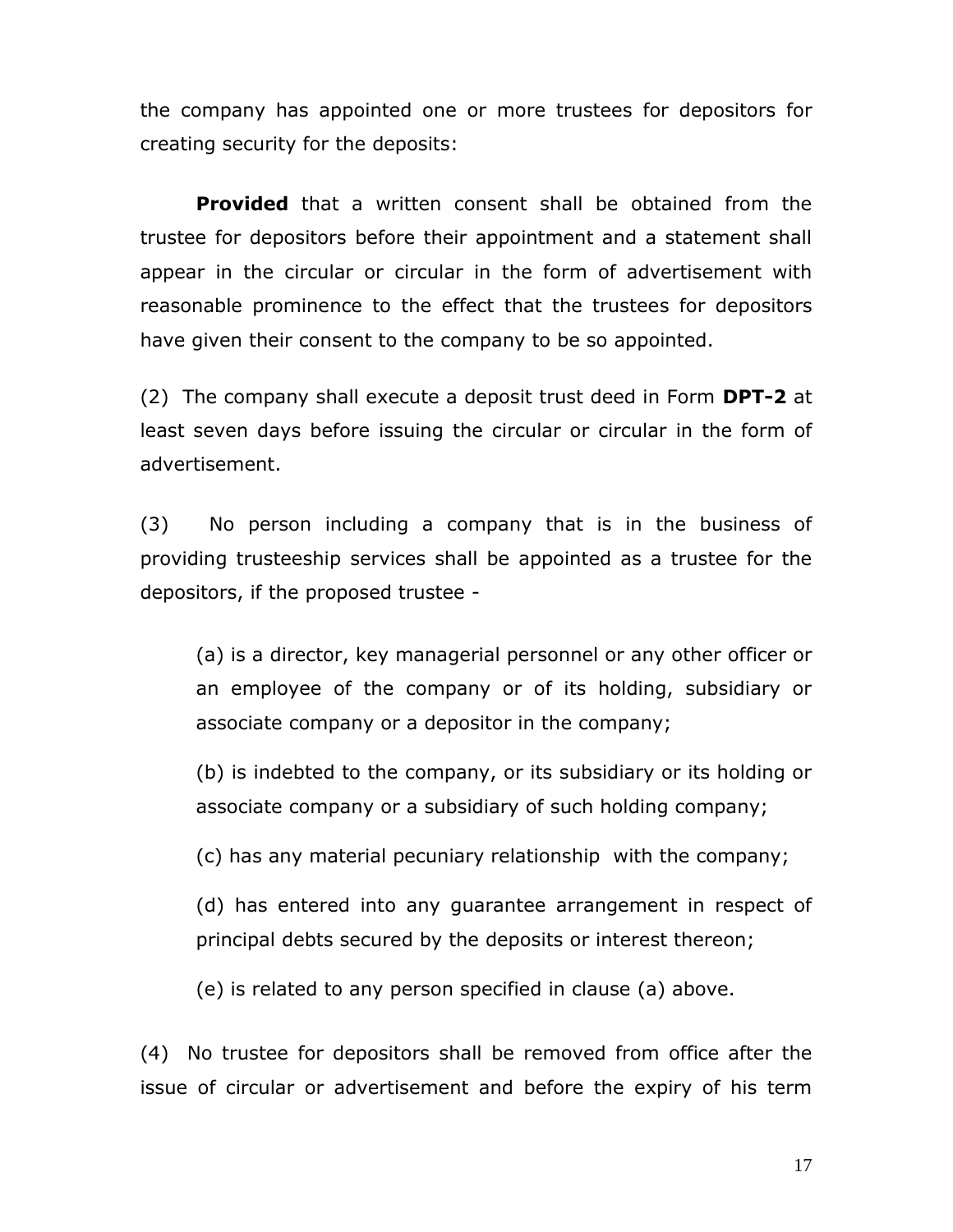except with the consent of all the directors present at a meeting of the board.

Provided that in case the company is required to have independent directors, at least one independent director shall be present in such meeting of the Board

**8. Duties of trustees.-** It shall be the duty of every trustee for depositors to-

(a) ensure that the assets of the company on which charge is created together with the amount of deposit insurance are sufficient to cover the repayment of the principal amount of secured deposits outstanding and interest accrued thereon;

(b) satisfy himself that the circular or advertisement inviting deposits does not contain any information which is inconsistent with the terms of the deposit scheme or with the trust deed and is in compliance with the rules and provisions of the Act;

(c) ensure that the company does not commit any breach of covenants and provisions of the trust deed;

(d) take such reasonable steps as may be necessary to procure a remedy for any breach of covenants of the trust deed or the terms of invitation of deposits;

(e) take steps to call a meeting of the holders of depositors as and when such meeting is required to be held;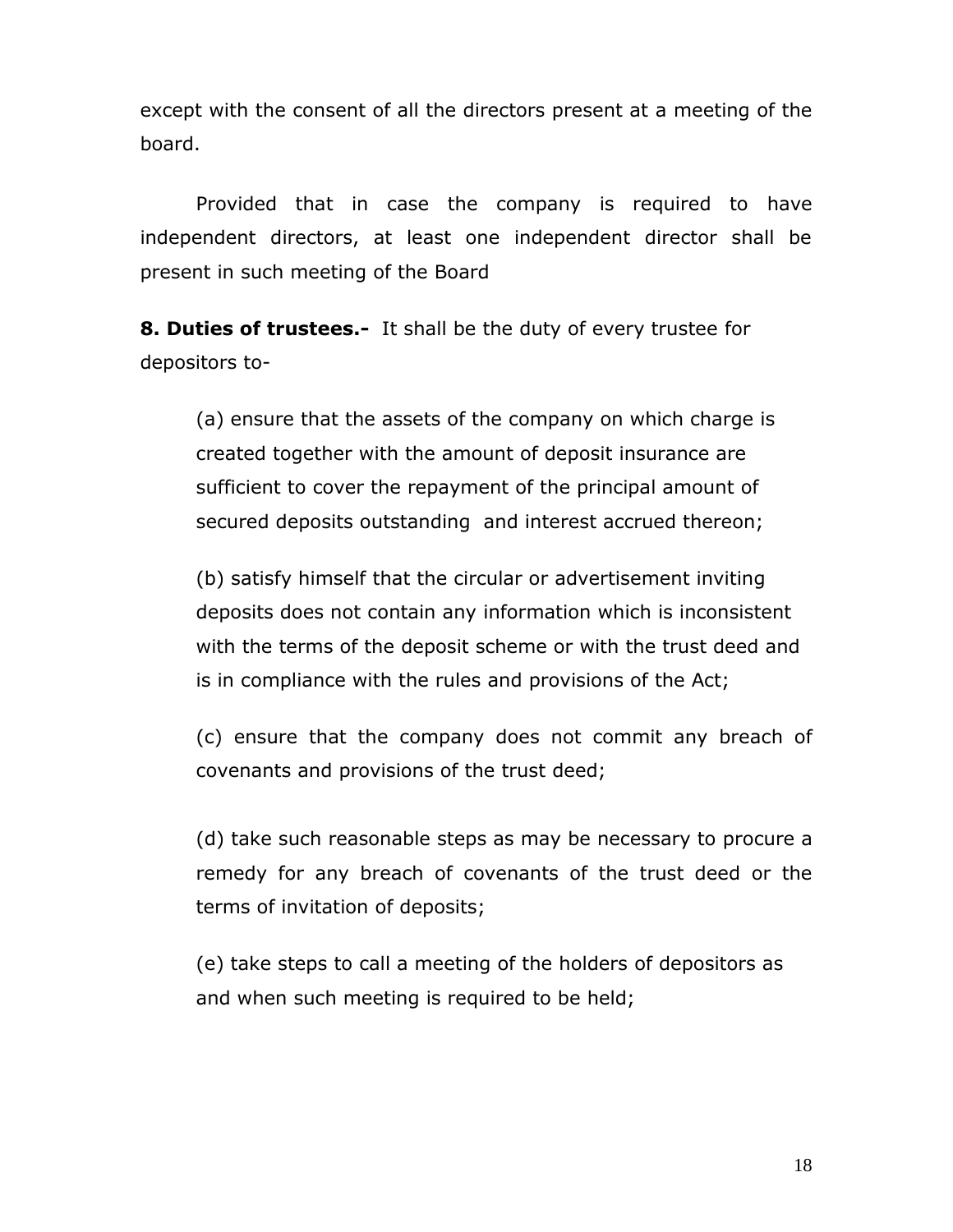(f) supervise the implementation of the conditions regarding creation of security for deposits and the terms of deposit insurance;

(g) do such acts as are necessary in the event the security becomes enforceable;

(h) carry out such acts as are necessary for the protection of the interest of depositors and to resolve their grievances.

**9. Meeting of depositors.-** The trustee for depositors shall call a meeting of all the depositors on-

(a) requisition in writing signed by at least one-tenth of the depositors in value for the time being outstanding;

(b) the happening of any event, which constitutes a default or which, in the opinion of the trustee for depositors, affects the interest of the depositors.

**10. Form of application for deposits.-** (1) On and from the commencement of these rules, no company shall accept, or renew any deposit, whether secured or unsecured, unless an application, in such form as specified by the company, is submitted by the intending depositor for the acceptance of such deposit.

(2) The form of application referred to in sub-rule (1) shall contain a declaration by the intending depositor to the effect that the deposit is not being made out of any money borrowed by him from any other person.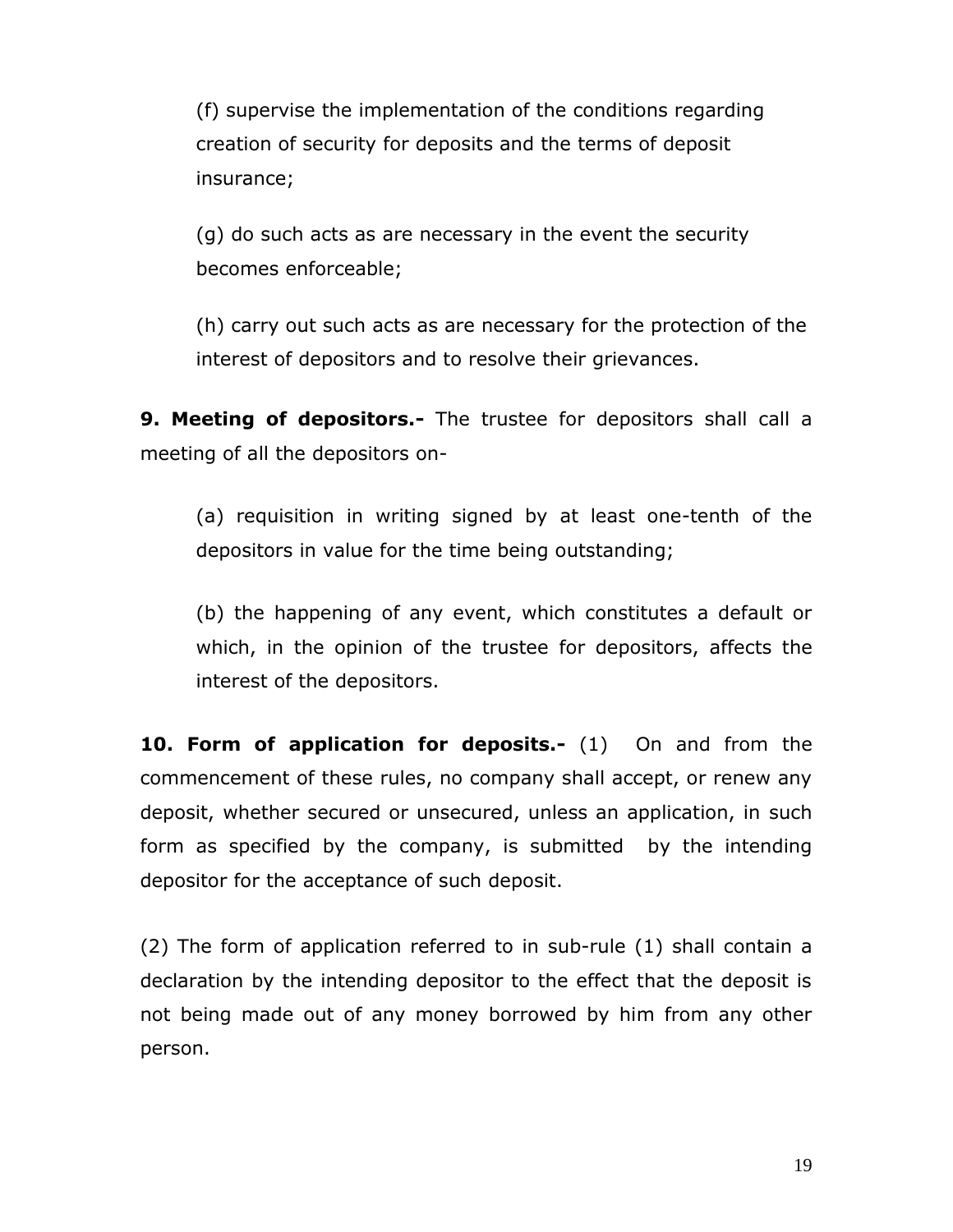**11. Power to nominate.-** Every depositor may, at any time, nominate any person to whom his deposits shall vest in the event of his death and the provisions of section 72 shall, as far as may be, apply to the nomination made under this rule.

**12. Furnishing of deposit receipts to depositors.-** (1) Every company shall, on the acceptance or renewal of a deposit, furnish to the depositor or his agent a receipt for the amount received by the company, within a period of twenty one days from the date of receipt of money or realisation of cheque or date of renewal.

(2) The receipt referred to in sub-rule (1) shall be signed by an officer of the company duly authorised by the Board in this behalf and shall state the date of deposit, the name and address of the depositor, the amount received by the company as deposit, the rate of interest payable thereon and the date on which the deposit is repayable.

**13. Maintenance of liquid assets and creation of deposit repayment reserve account.-** Every company referred to in subsection (2) of section 73 and every eligible company shall on or before the 30<sup>th</sup> day of April of each year deposit the sum as specified in clause (c) of the said sub-section with any scheduled bank and the amount so deposited shall not be utilised for any purpose other than for the repayment of deposits:

Provided that the amount remaining deposited shall not at any time fall below fifteen per cent. of the amount of deposits maturing, until the end of the current financial year and the next financial year.

**14. Registers of deposits.-** (1) Every company accepting deposits shall maintain at its registered office one or more separate registers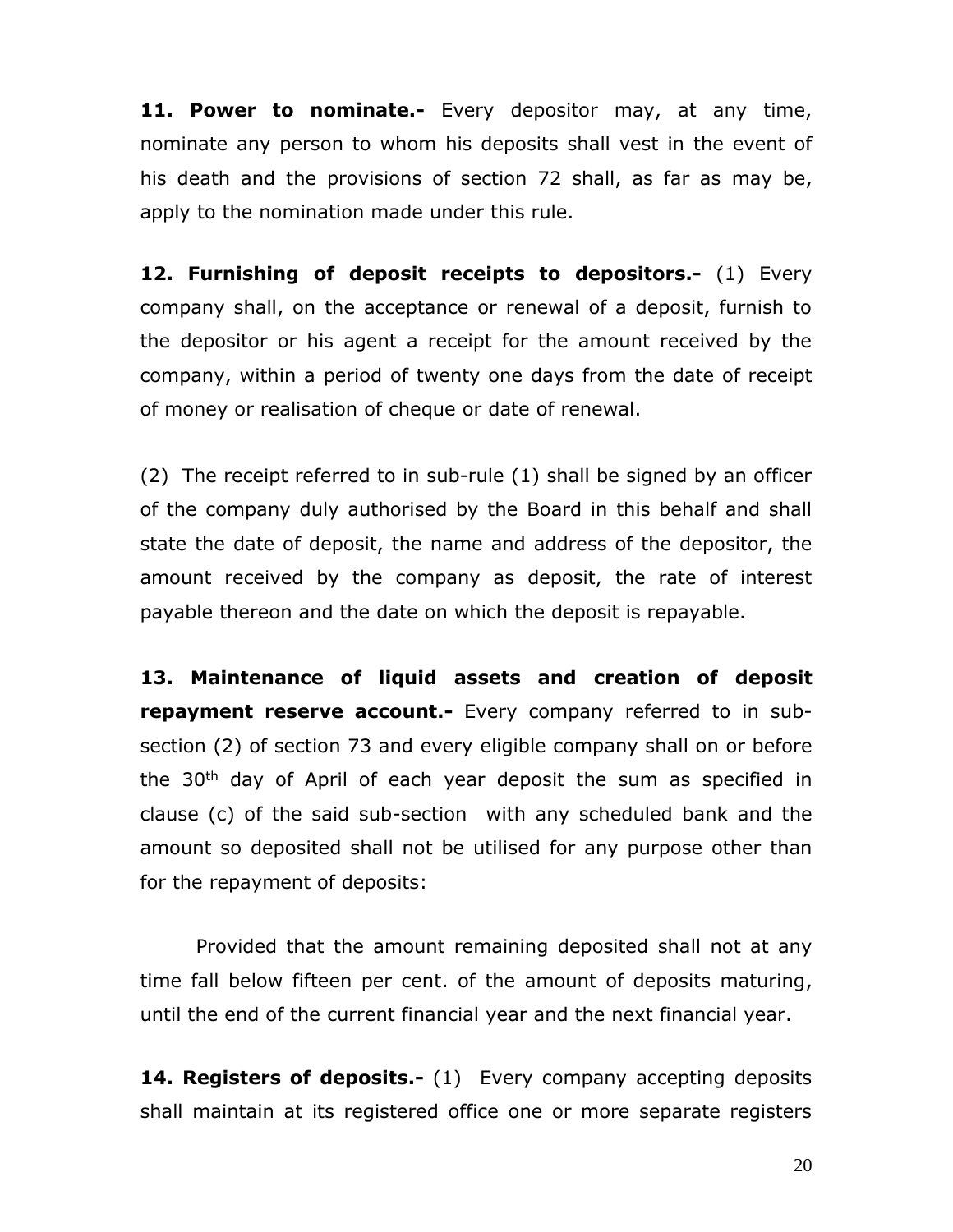for deposits accepted or renewed, in which there shall be entered separately in the case of each depositor the following particulars, namely:-

(a) name, address and PAN of the depositor/s;

(b) particulars of guardian, in case of a minor;

(c) particulars of the nominee;

(d) deposit receipt number;

(e) date and the amount of each deposit;

(f) duration of the deposit and the date on which each deposit is repayable;

(g) rate of interest or such deposits to be payable to the depositor;

(h) due date for payment of interest;

(i) mandate and instructions for payment of interest and for nondeduction of tax at source, if any;

(j) date or dates on which the payment of interest shall be made;

(k) details of deposit insurance including extent of deposit insurance;

(l) particulars of security or charge created for repayment of deposits;

(m) any other relevant particulars;

(2) The entries specified in sub-rule (1) shall be made within seven days from the date of issuance of the receipt duly authenticated by a director or secretary of the company or by any other officer authorised by the Board for this purpose.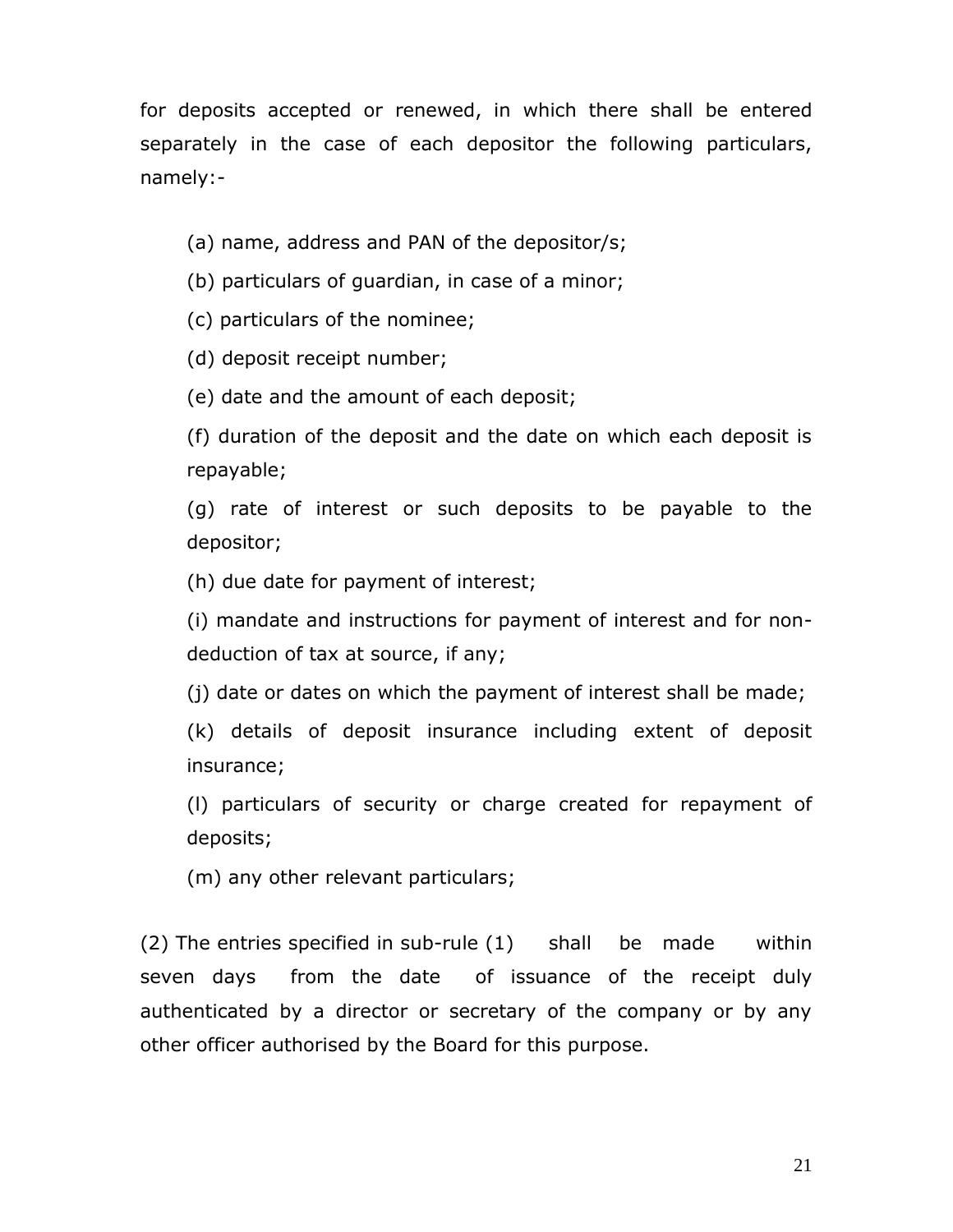(3) The register referred to in sub-rule (1) shall be preserved in good order for a period of not less than eight years from the financial year in which the latest entry is made in the register.

**15. General provisions regarding premature repayment of deposits.-** Where a company makes a repayment of deposits, on the request of the depositor, after the expiry of a period of six months from the date of such deposit but before the expiry of the period for which such deposit was accepted, the rate of interest payable on such deposit shall be reduced by one per cent. from the rate which the company would have paid had the deposit been accepted for the period for which such deposit had actually run and the company shall not pay interest at any rate higher than the rate so reduced :

Provided that nothing contained in this rule shall apply to the repayment of any deposit before the expiry of the period for which such deposit was accepted by the company, if such repayment is made solely for the purpose of—

(a) complying with the provisions of rule 3; or

(b) providing war risk or other related benefits to the personnel of the naval, military or air forces or to their families, on an application made by the associations or societies formed by such personnel, during the period of emergency declared under article 352 of the Constitution :

Provided further that where a company referred to in under subsection (2) of section 73 or any eligible company permits a depositor to renew his deposit, before the expiry of the period for which such deposit was accepted by the company, for availing of a higher rate of interest, the company shall pay interest to such depositor at the higher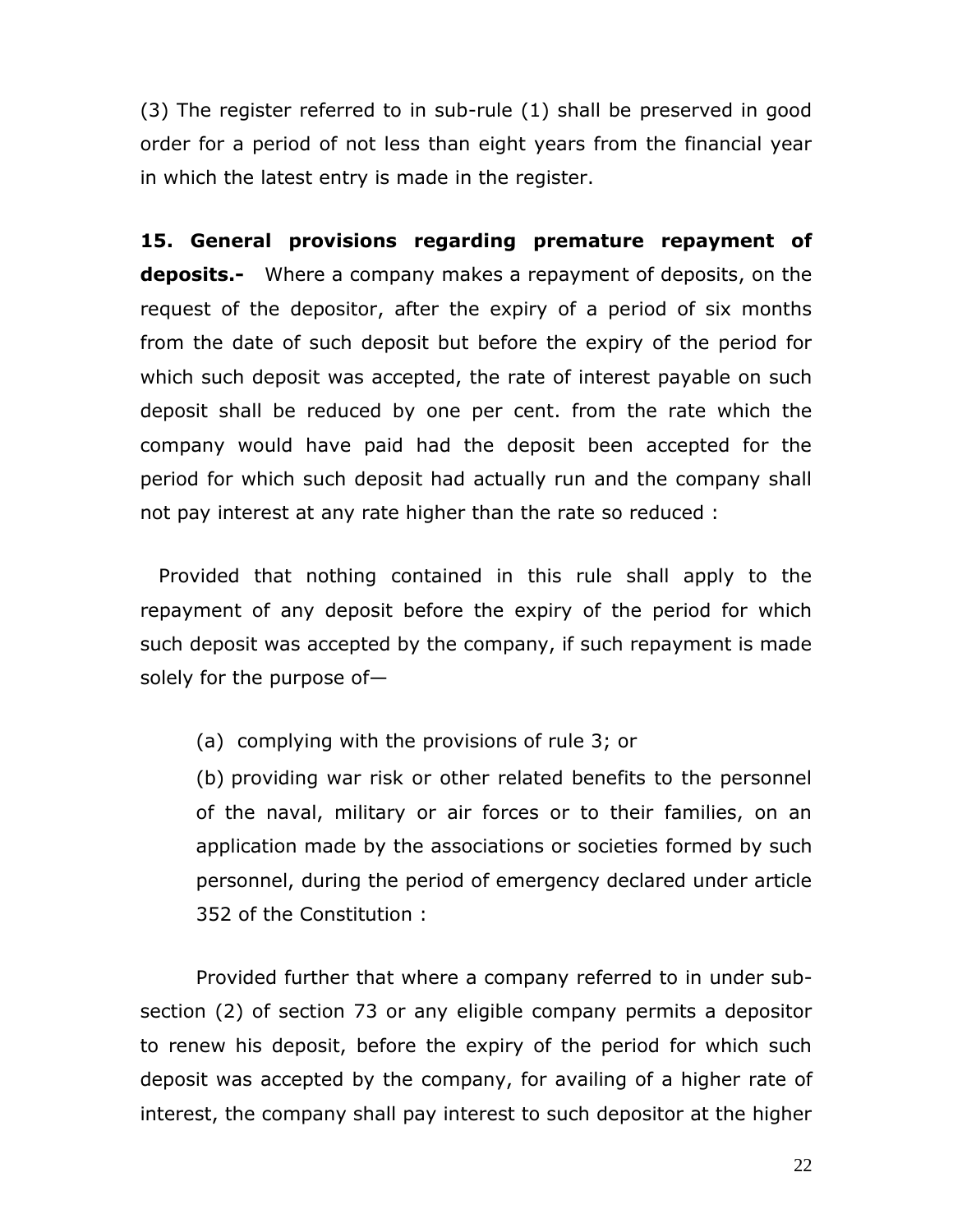rate ifsuch deposit is renewed in accordance with the other provisions of these rules and for a period longer than the unexpired period of the deposit.

*Explanation*: For the purposes of this rule, where the period for which the deposit had run contains any part of a year, then, if such part is less than six months, it shall be excluded and if such part is six months or more, it shall be reckoned as one year.

**16. Return of deposits to be filed with the Registrar.-** Every company to which these rules apply, shall on or before the  $30<sup>th</sup>$  day of June, of every year, file with the Registrar, a return in Form **DPT-3** along with the fee as provided in Companies (Registration Offices and Fees) Rules, 2014 and furnish the information contained therein as on the 31<sup>st</sup> day of March of that year duly audited by the auditor of the company.

**17. Penal rate of interest.-** Every company shall pay a penal rate of interest of eighteen per cent. per annum for the overdue period in case of deposits, whether secured or unsecured, matured and claimed but remaining unpaid.

**18. Power of Central Government to decide certain questions.-** If any question arises as to the applicability of these rules to a particular company, such question shall be decided by the Central Government in consultation with the Reserve Bank of India.

**19. Applicability of sections 73 and 74 to eligible companies.-** Pursuant to provisions of sub-section (2) of section 76 of the Act, the provisions of sections 73 and 74 shall, mutatis mutandis, apply to acceptance of deposits from public by eligible companies.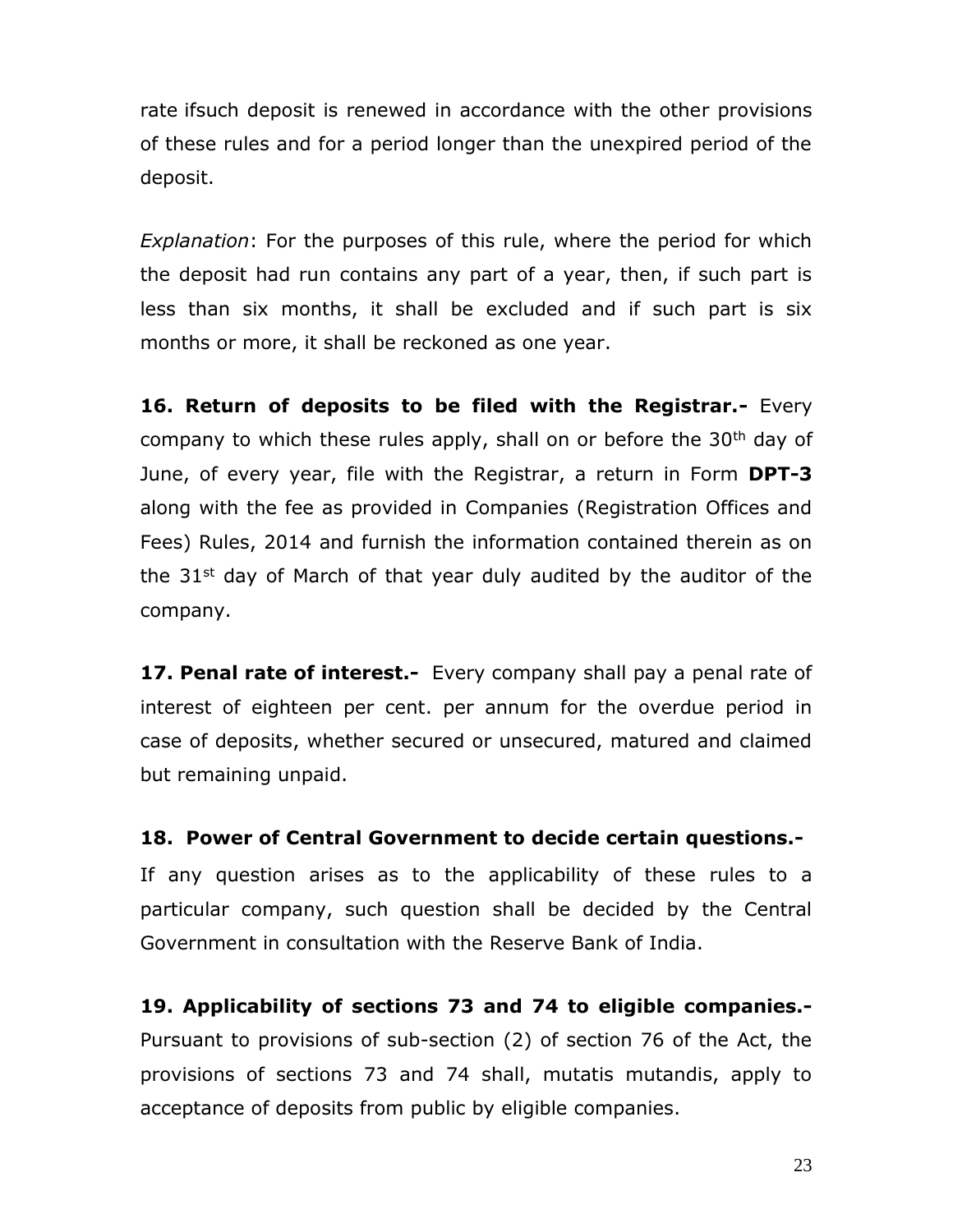Explanation.- For the purposes of this rule, it is hereby clarified that in case of a company which had accepted or invited public deposits under the relevant provisions of the Companies Act, 1956 and rules made under that Act (hereinafter known as "Earlier Deposits") and has been repaying such deposits and interest thereon in accordance with such provisions, the provisions of clause (b) of sub-section (1) of section 74 of the Act shall be deemed to have been complied with if the company complies with requirements under the Act and these rules and continues to repay such deposits and interest due thereon on due dates for the remaining period of such deposit in accordance with the terms and conditions and period of such Earlier Deposits and in compliance with the requirements under the Act and these rules;

Provided further that the fresh deposits by every eligible company shall have to be in accordance with the provisions of Chapter V of the Act and these rules;

**20. Statement regarding deposits existing as on the date of commencement of the Act.-** For the purposes of clause (a) of subsection (1) of section 74, the statement shall be in Form **DPT-4.** 

**21. Punishment for contravention.-** If any company referred to in sub-section (2) of section 73 or any eligible company inviting deposits or any other person contravenes any provision of these rules for which no punishment is provided in the Act, the company and every officer of the company who is in default shall be punishable with fine which may extend to five thousand rupees and where the contravention is a continuing one, with a further fine which may extend to five hundred rupees for every day after the first day during which the contravention continues.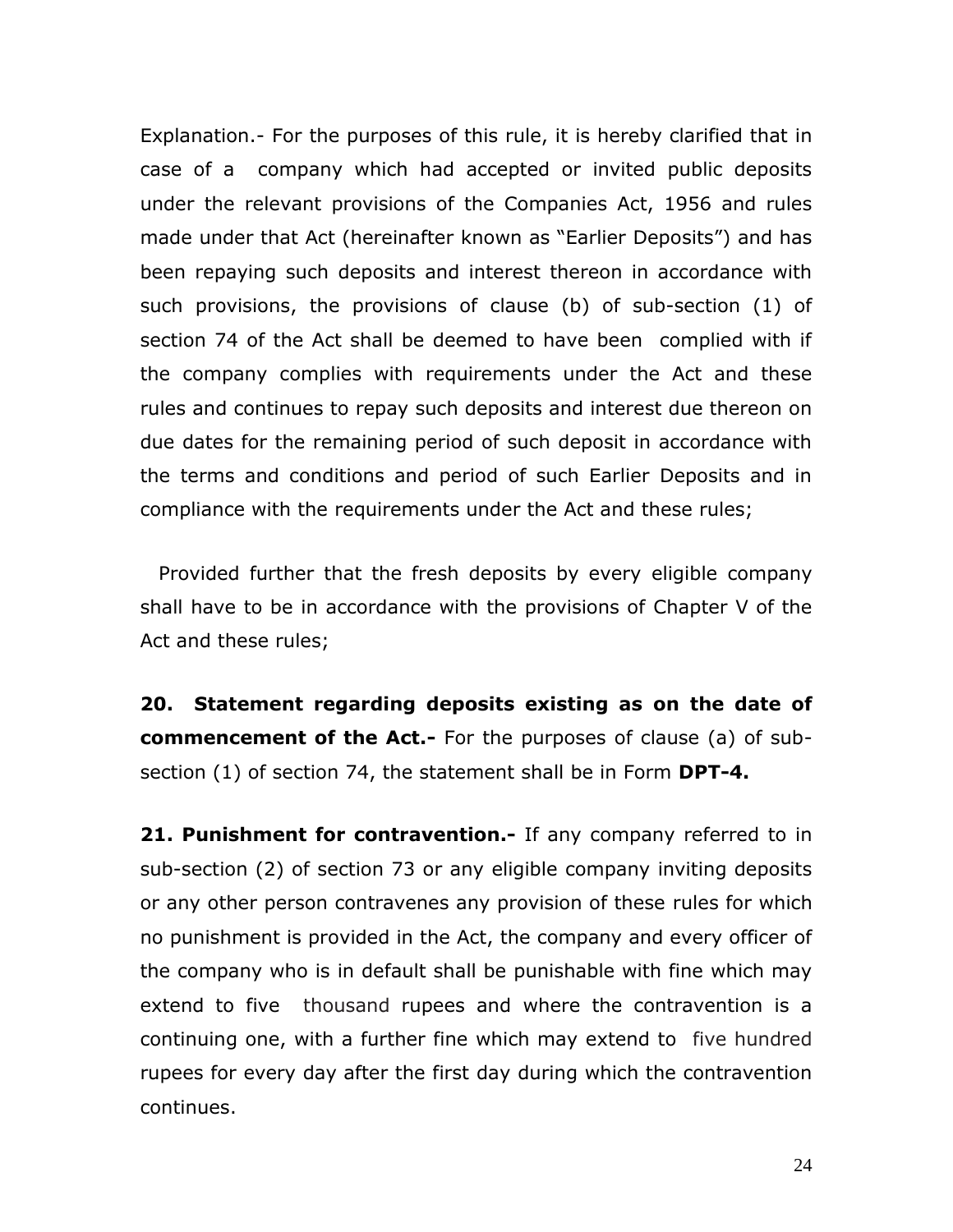**Annexure** 

| <b>FORM DPT-1</b> |  |
|-------------------|--|
|                   |  |
|                   |  |
|                   |  |
|                   |  |

 $\overline{\phantom{a}}$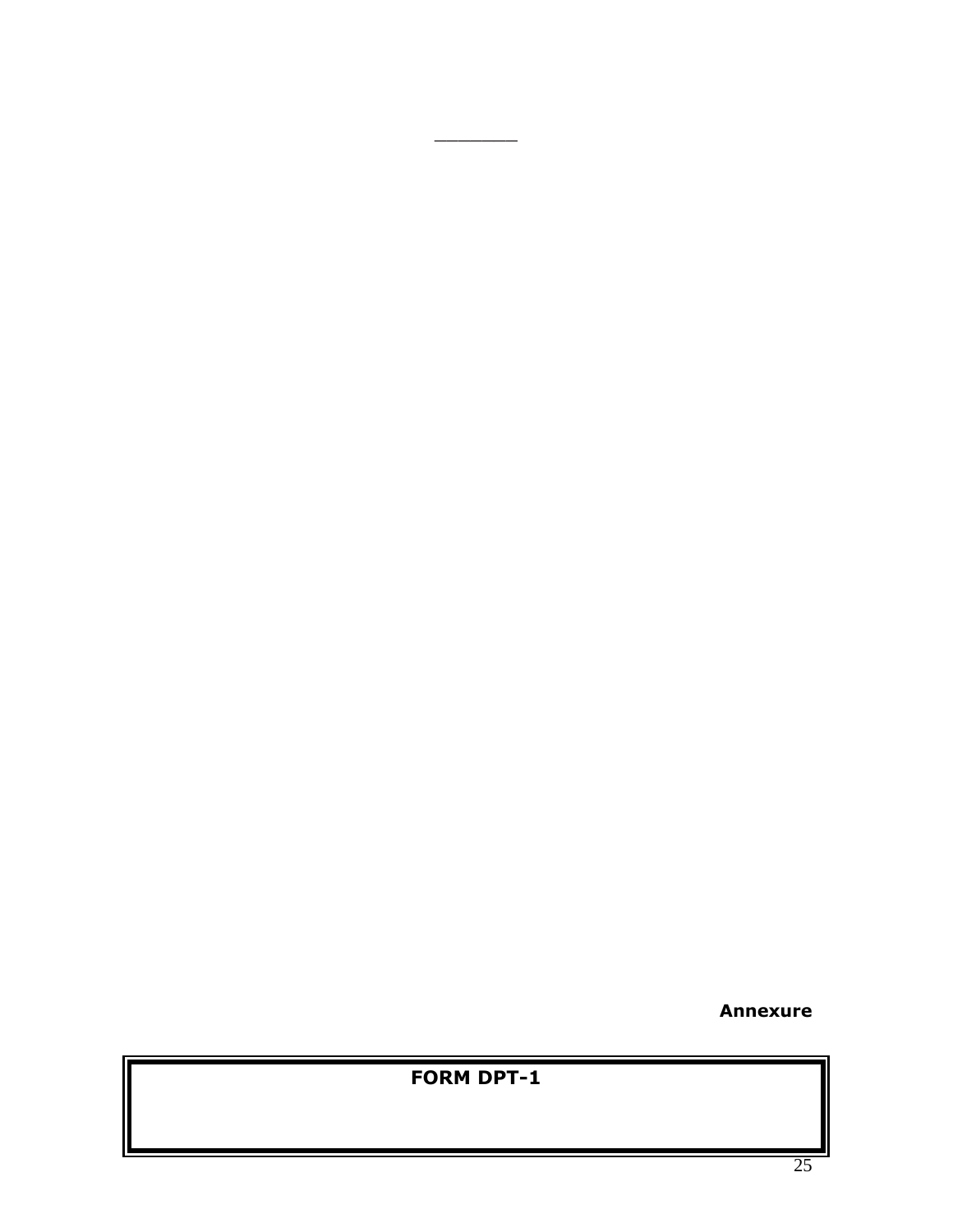# **CIRCULAR OR CIRCULAR IN THE FORM OF ADVERTISEMENT INVITING DEPOSITS**

*[Pursuant to section 73 (2)(a) and section 76 and rule 4(1) and 4(2) of the Companies (Acceptance of Deposits) Rules, 2014 ]*

The circular or circular in the form of advertisement shall contain the following:

#### 1. GENERAL INFORMATION

- a. Name, address, website and other contact details of the company;
- b. Date of incorporation of the company;
- c. Business carried on by the company and its subsidiaries with the details of branches or units, if any;
- d. Brief particulars of the management of the company;
- e. Names, addresses, DIN and occupations of the directors;
- f. Management's perception of risk factors;
- g. Details of default, including the amount involved, duration of default and present status, in repayment of –
	- i) statutory dues;
	- ii) debentures and interest thereon;
	- iii) loan from any bank or financial institution and interest thereon.
- 2. PARTICULARS OF THE DEPOSIT SCHEME
	- a. Date of passing of board resolution;
	- b. Date of passing of resolution in the general meeting authorizing the invitation of such deposits;
	- c. Type of deposits, i.e., whether secured or unsecured;
	- d. Amount which the company can raise by way of deposits as per the Act and the rules made thereunder, and the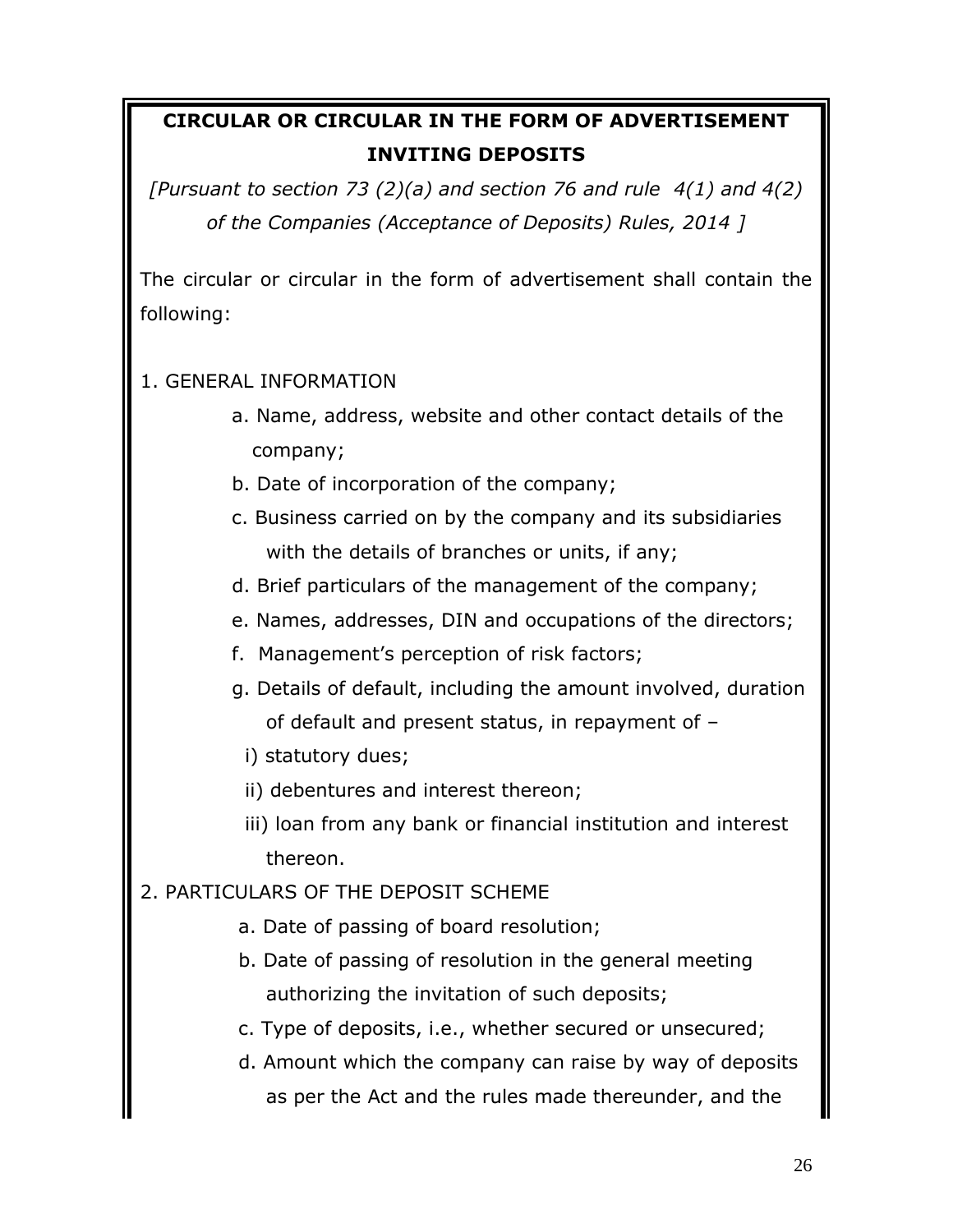aggregate of deposits actually held on the last day of the immediately preceding financial year and on the date of issue of the Circular or advertisement and amount of deposit proposed to be raised and amount of deposit repayable within the next twelve months ;

- e. Terms of raising of deposits : Duration, Rate of interest, mode of payment and repayment;
- f. Proposed time schedule mentioning the date of opening of the Scheme and the time period for which the circular or advertisement is valid;
- g. Reasons or objects of raising the deposits;
- h. Credit rating obtained; Name of the Credit Rating Agencies, Rating obtained, Meaning of the rating obtained, Date on which rating was obtained.
- i. Extent of deposit insurance, ; Name of the Insurance Company, terms of the insurance coverage, duration of coverage, extent of coverage, procedure for claim in case of default etc.
- j. Short particulars of the charge created or to be created for securing such deposits, if any;
- k. Any financial or other material interest of the directors, promoters or key managerial personnel in such deposits and the effect of such interest in so far as it is different from the interests of other persons.

#### 3. DETAILS OF ANY OUTSTANDING DEPOSITS

- a. Amount Outstanding;
- b. Date of acceptance;
- c. Total amount accepted;
- d. Rate of interest;
- e. Total number of depositors;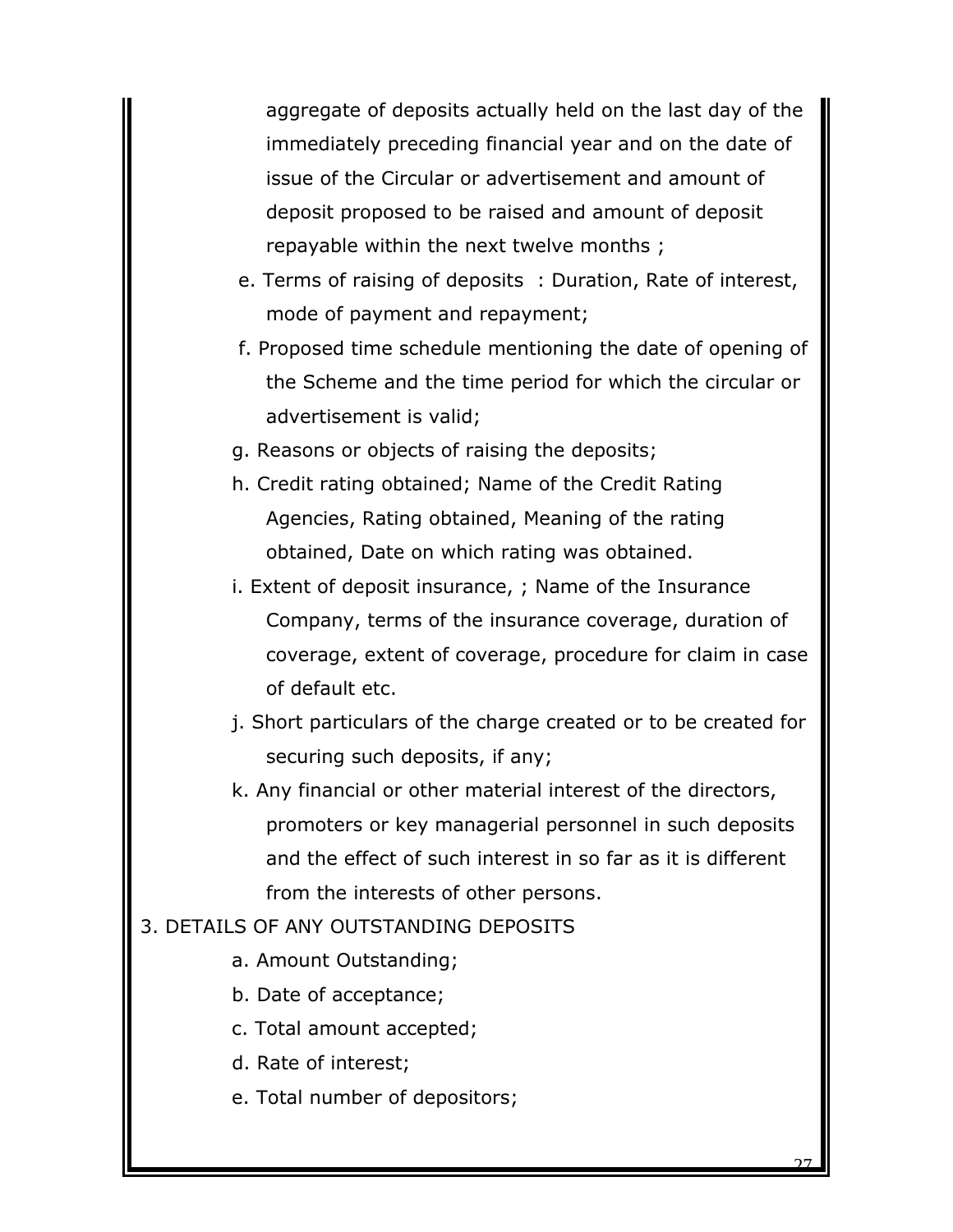f. Default, if any, in repayment of deposits and payment of interest thereon, if any, including number of depositors, amount and duration of default involved; g. Any waiver by the depositors, of interest accrued on deposits; 4. FINANCIAL POSITION OF THE COMPANY a. Profits of the company, before and after making provision for tax, for the three financial years immediately preceding the date of issue of circular or advertisement; b. Dividends declared by the company in respect of the said three financial years; interest coverage ratio for last three years (Cash profit after tax plus interest paid or interest paid) c. A summary of the financial position of the company as in the three audited balance sheets immediately preceding the date of issue of circular or advertisement; d. Audited Cash Flow Statement for the three years immediately preceding the date of issue of circular or advertisement; e. Any change in accounting policies during the last three years and their effect on the profits and the reserves of the company. 5. A DECLARATION BY THE DIRECTORS THAT a. the company has not defaulted in the repayment of deposits accepted either before or after the commencement of the Act or payment of interest there on;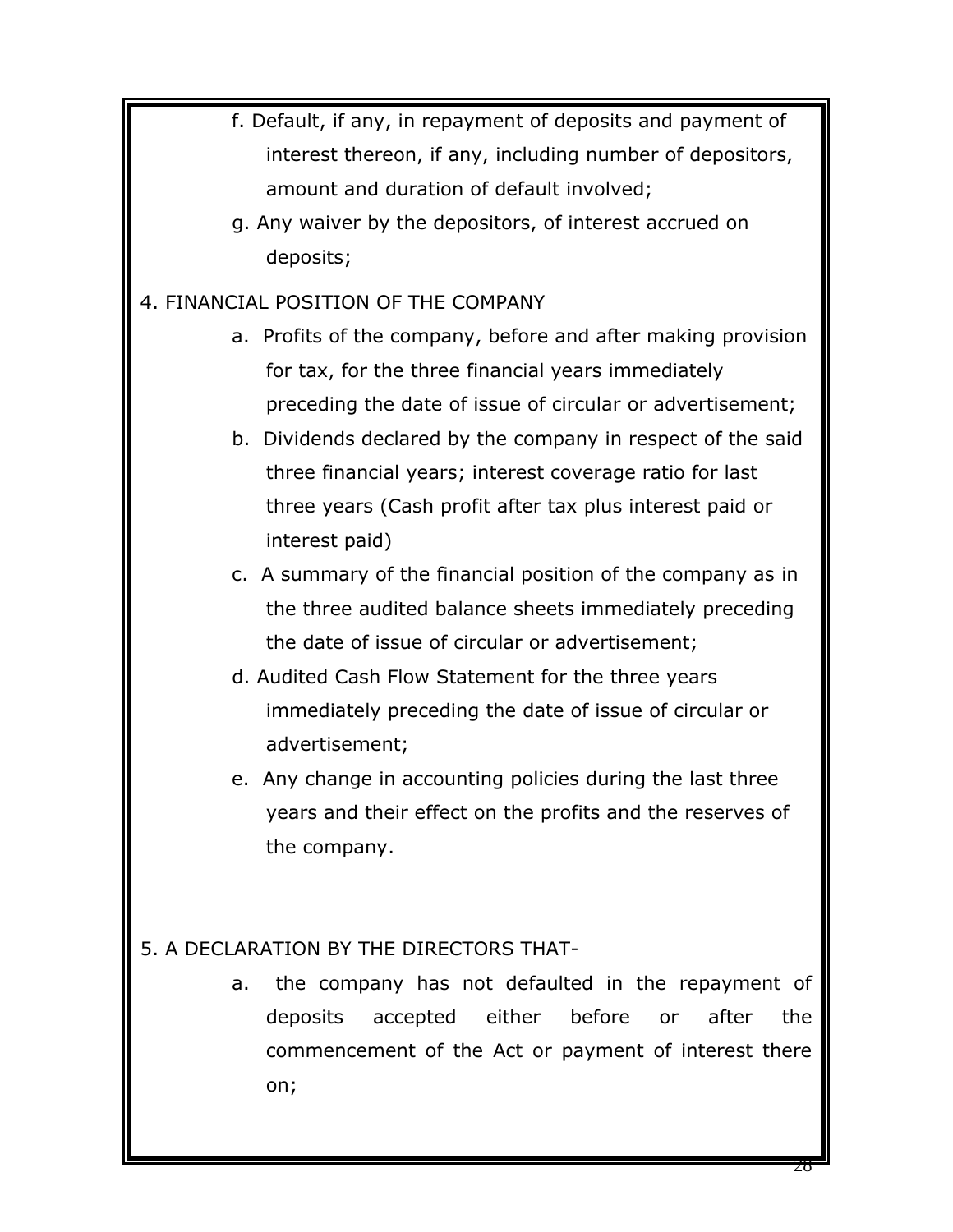- b. the board of directors have satisfied themselves fully with respect to the affairs and prospects of the company and that they are of the opinion that having regard to the estimated future financial position of the company, the company will be able to meet its liabilities as and when they become due and that the company will not become insolvent within a period of one year from the date of issue of the circular or advertisement;
	- c. the company has complied with the provisions of the Act and the rules made thereunder;
	- d. the compliance with the Act and the rules does not imply that repayment of deposits is guaranteed by the Central Government;
	- e. the deposits accepted by the company before the commencement of the Act have been repaid (or will be repaid along with interest within \_\_\_\_ days (days to be specified) and until they are repaid, they shall be treated as unsecured and ranking pari passu with other unsecured liabilities).
- f. In case of any adverse change in credit rating, depositors will be given a chance to withdraw deposits without any penalty.
- g. the deposits shall be used only for the purposes indicated in the Circular or circular in the form of advertisement;
- h. the deposits accepted by the company (other than the secured deposits, if any, aggregate amount of which to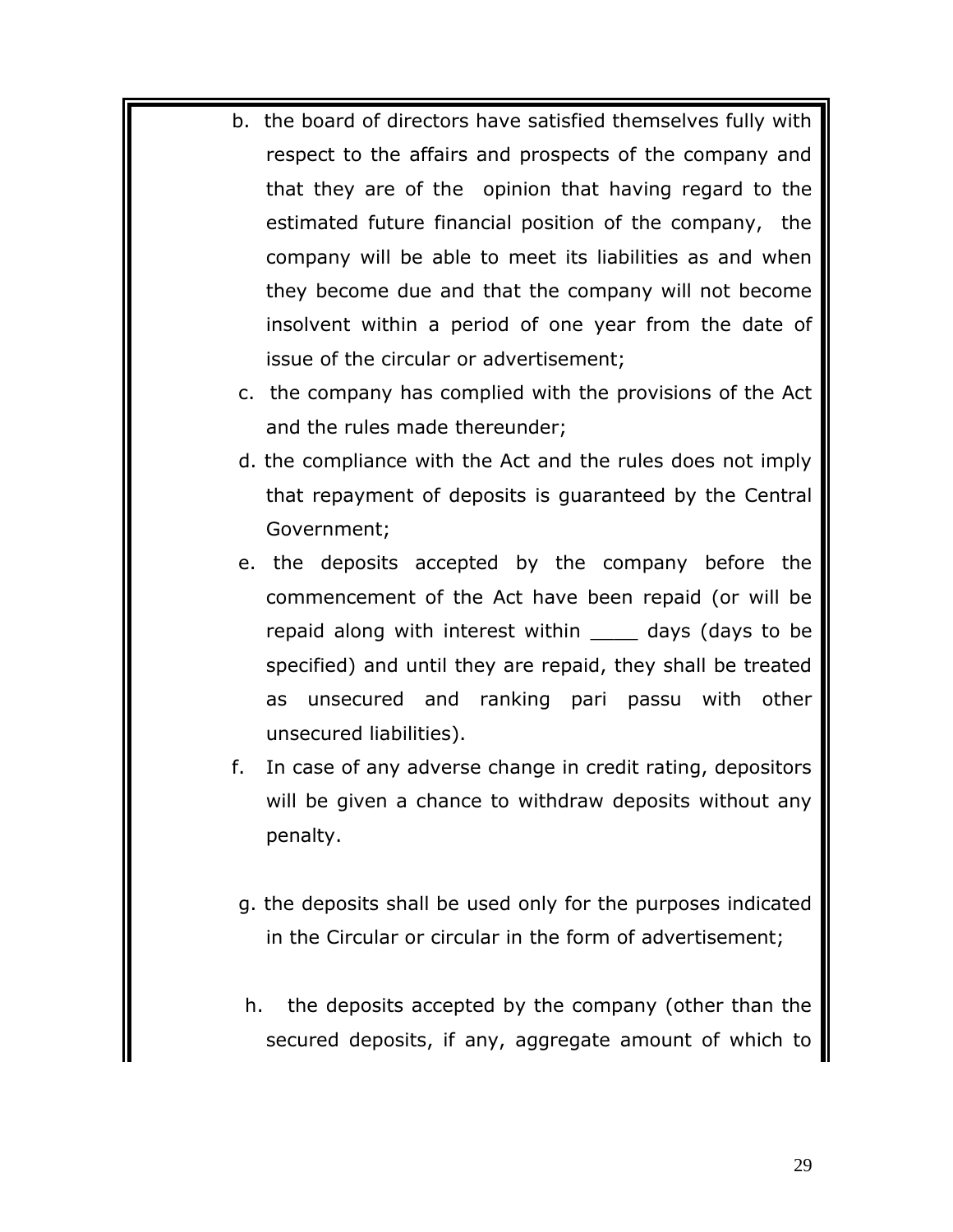be indicated) are unsecured and rank pari passu with other unsecured liabilities of the company.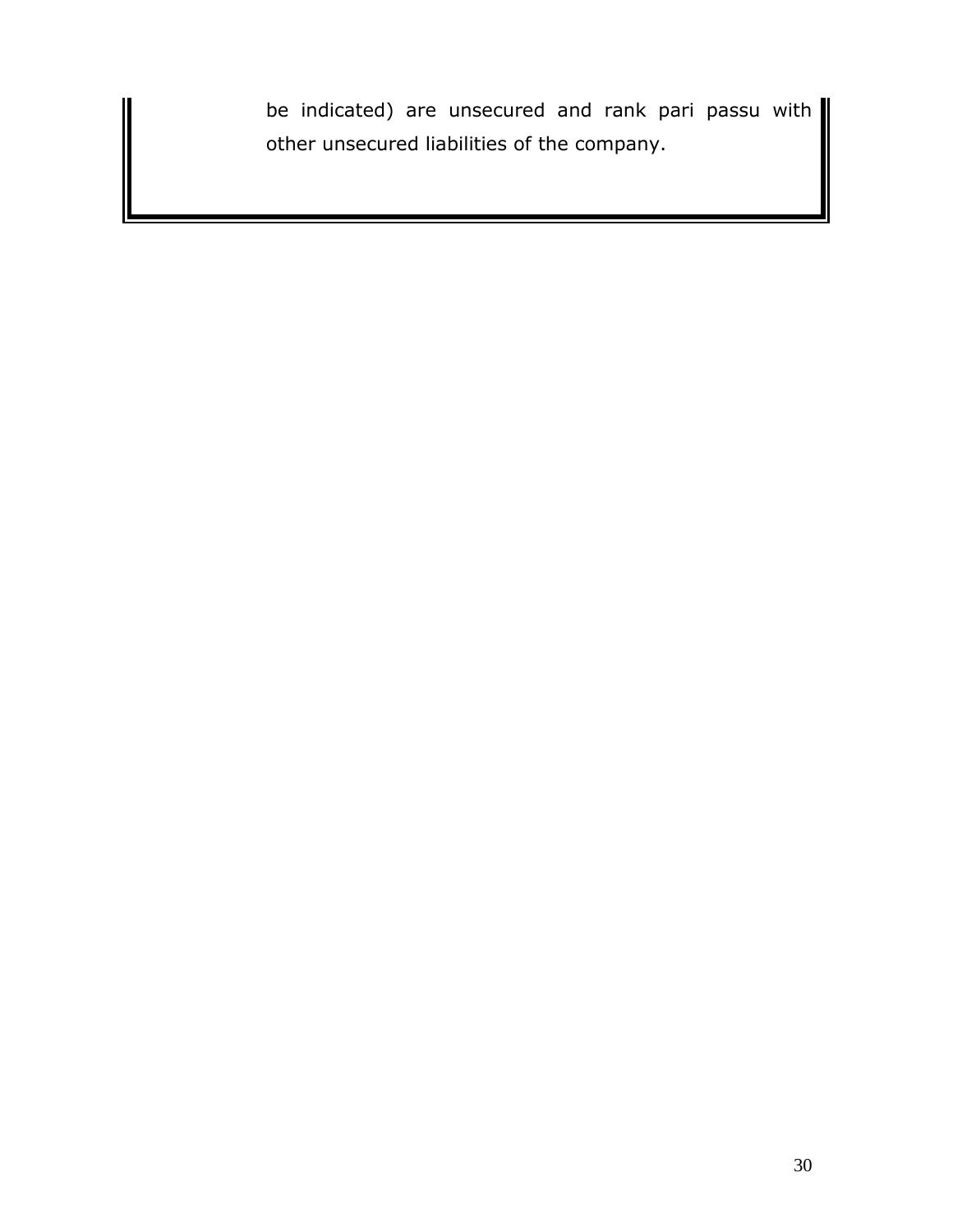#### **Form DPT-2**

#### **Deposit Trust Deed**

*[Pursuant to rule 7(2) of the Companies (Acceptance of Deposits) Rules, 2014]*

The deposit trust deed shall, inter alia, contain the following:-

DESCRIPTION OF DEPOSIT SCHEME -

- 1. Covenants stating the purpose of raising finance through the deposit scheme ;
- 2. Details of deposit scheme as regards amount, tenure, interest or coupon rate, periodicity of payment, mode of payment and period of redemption;
- 3. An undertaking by the company to pay the interest and principal amount of such deposits to the Deposit holders as and when it becomes due, as per the terms of the scheme ;
- 4. Covenants stating the terms of redemption of the deposits in terms of the scheme to the deposit holders, options available, and debt equity ratio and debt service coverage ratio, if applicable.

DETAILS OF CHARGE CREATED:-

- 1. Nature of charge created;
- 2. Rank of charge created viz. first, second, pari passu, residual, etc;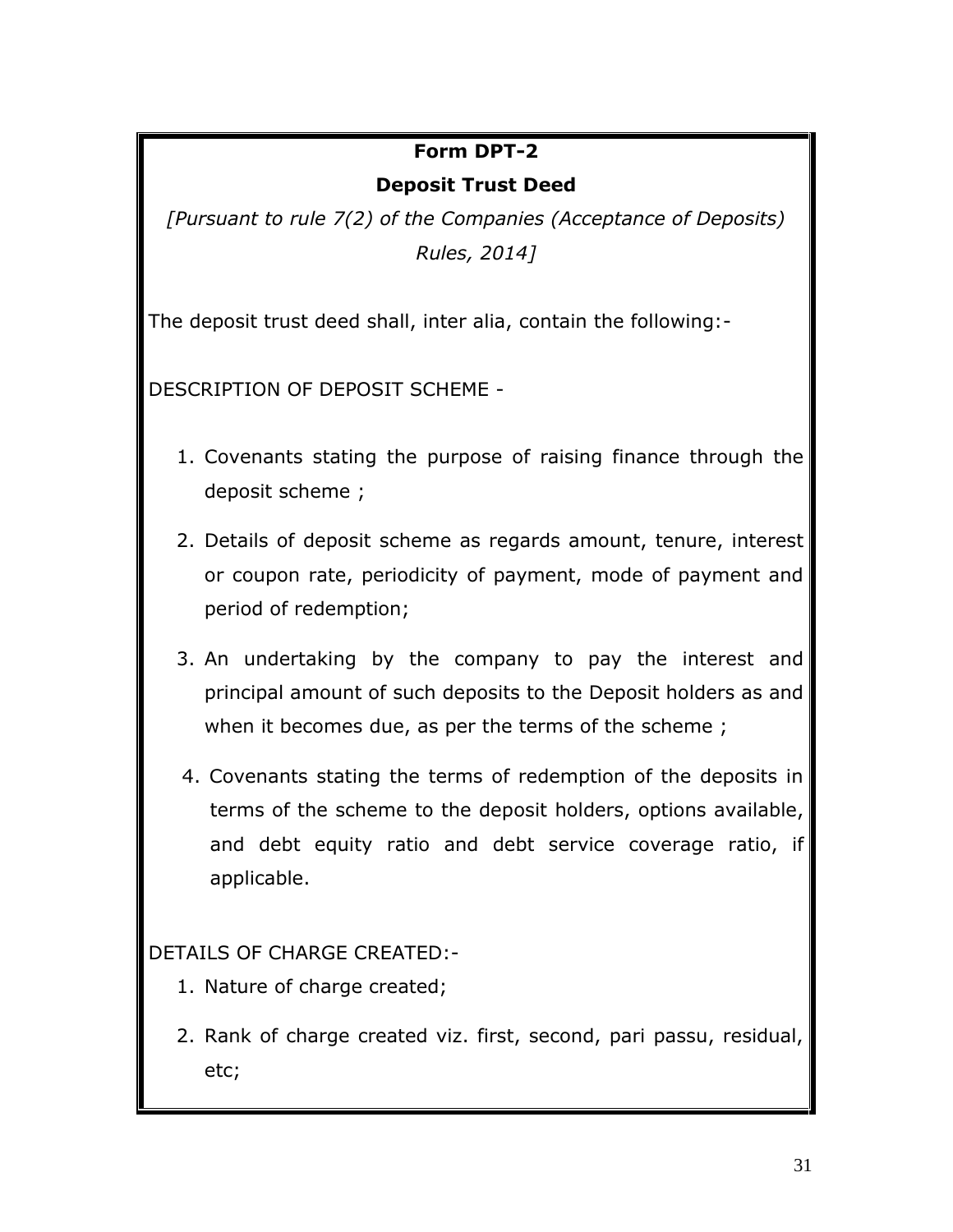- 3. Minimum security cover to be provided;
- 4. Asset(s) on which charge is created;
- 5. Other particulars of the charge, e.g., time period of charge, rate of interest, name of the charge holder;
- 6. Provision for subsequent valuation;
- 7. Undertaking by the company not to create further charge or encumbrance over the trust property without the approval of the trustee;
- 8. A statement that the company may hold and enjoy all the mortgaged premises and carry on the business of the company until the security becomes enforceable.

DETAILS OF DEPOSIT INSURANCE

- 1. Name of the insurer;
- 2. Amount of the insurance cover;
- 2. Other terms and conditions governing deposit insurance contract.

PARTICULARS OF THE APPOINTMENT OF DEPOSIT TRUSTEE(S):-

- 1. The conditions for the appointment, resignation and removal of such trustee, which shall ensure that-
	- (a) the appointment of the trustee must be confirmed by the resolution passed by the Board of Directors.
	- (b) any removal of a trustee and subsequent appointment of a substitute trustee by the company must also be approved by the Board of Directors.
	- (c) the casual vacancy, if any, arising in the office of the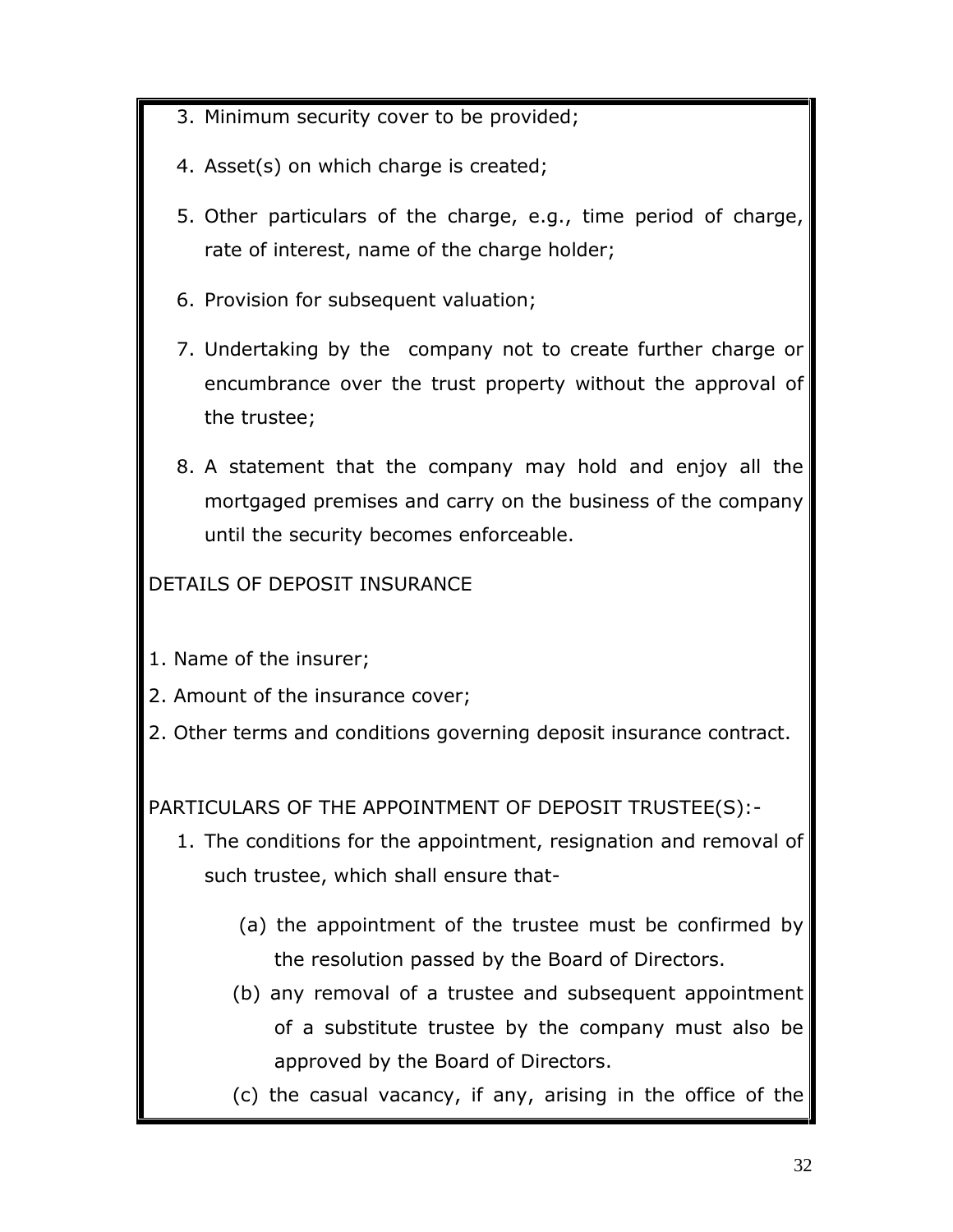trustees, shall be filled by the board.

- 2. Remuneration, legal cost, travelling and other expenses payable to the trustee(s) for their services; and
- 3. Powers and duties of the trustee.

## REPORTING REQUIREMENTS

A covenant to the effect that:-

- 1. the company will carry on its business in a proper and efficient manner with due diligence and efficiency;
- 2. the company will give to the trustee any information to the extent required by law relating to business, mortgage property and affairs of the company which the trustee may require in order to discharge its duties and obligations as trustee under the trust deed;
- 3. the company will not utilize any portion of the deposit for purposes other than those for which the same are accepted;
- 4. the company will inform the trustee of any material changes in the existing management set up;
- 5. the company will not declare any dividend to the shareholders in any year until the company has paid or made satisfactory arrangements for the payment of the principal amounts of matured deposits and interest due on the deposits; and
- 6. the company shall immediately notify the trustee if it becomes aware of any event of default or any other circumstance which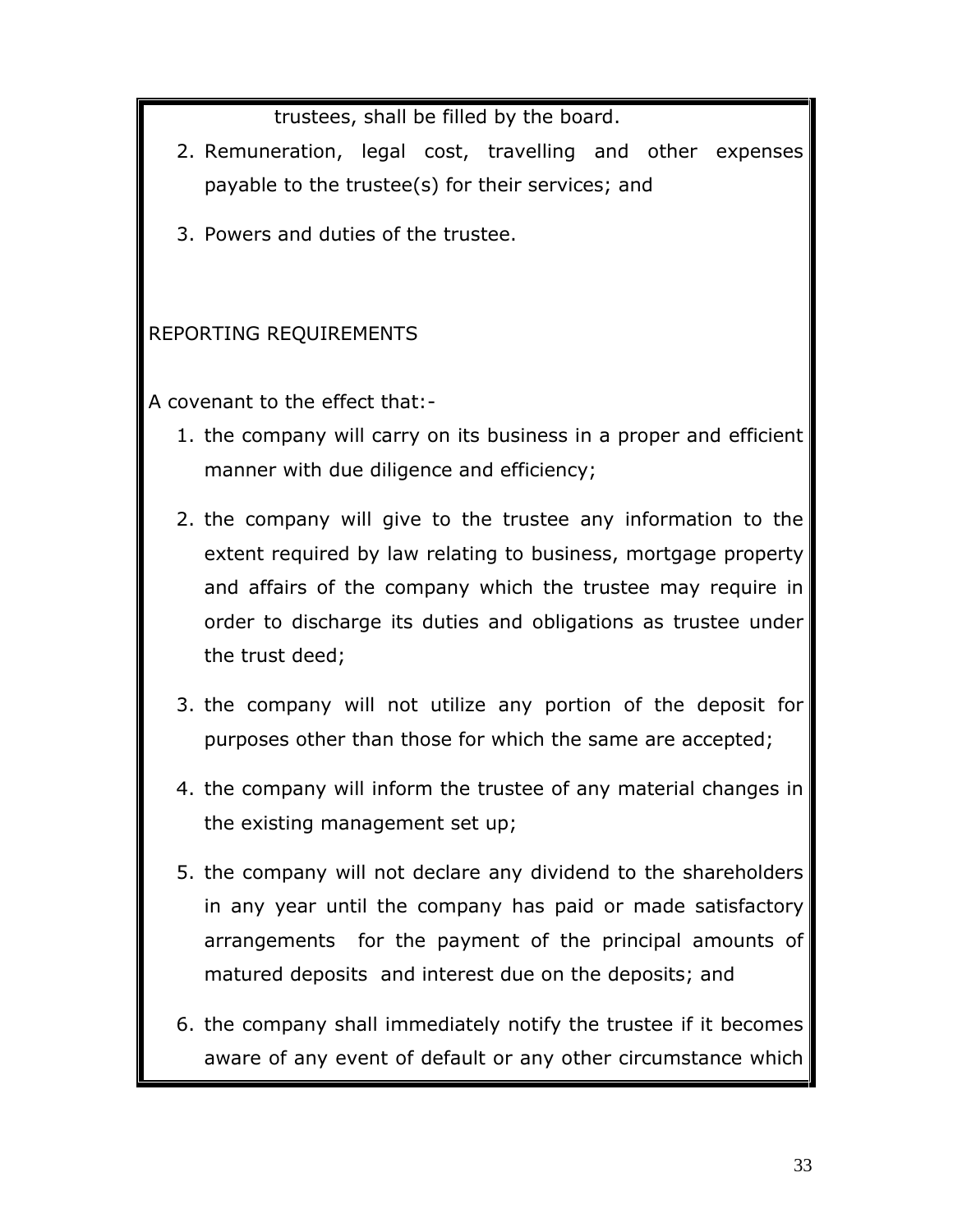may prejudice the interests of the deposit holders.

EVENTS OF DEFAULTS:-

- 1. Events which may invite actions by the deposit trustee shall include the following events:
	- a. If the company commits default in the payment of any interest and principal which ought to be paid in accordance with the terms of the acceptance of deposits;
	- b. If the company without the consent of deposit holders ceases to carry on its business or gives notice of its intention to do so;
	- c. If an order has been made by the Court or a special resolution has been passed by the members of the company for winding up of the company;
	- d. If any breach of the terms of the circular or advertisement inviting deposits or of the covenants of this deed is committed;
	- e. If the company creates or attempts to create any further charge on the mortgaged premises or any part thereof without the prior approval of the trustees or deposit holders;
	- f. If the company fails to comply with provisions of the Act;
	- g. If the Trustees have reasonable grounds to conclude that the security of the deposit holders is in jeopardy.
- 2. Covenant to the effect that in case of the security becoming enforceable , the trustees shall enter into and take possession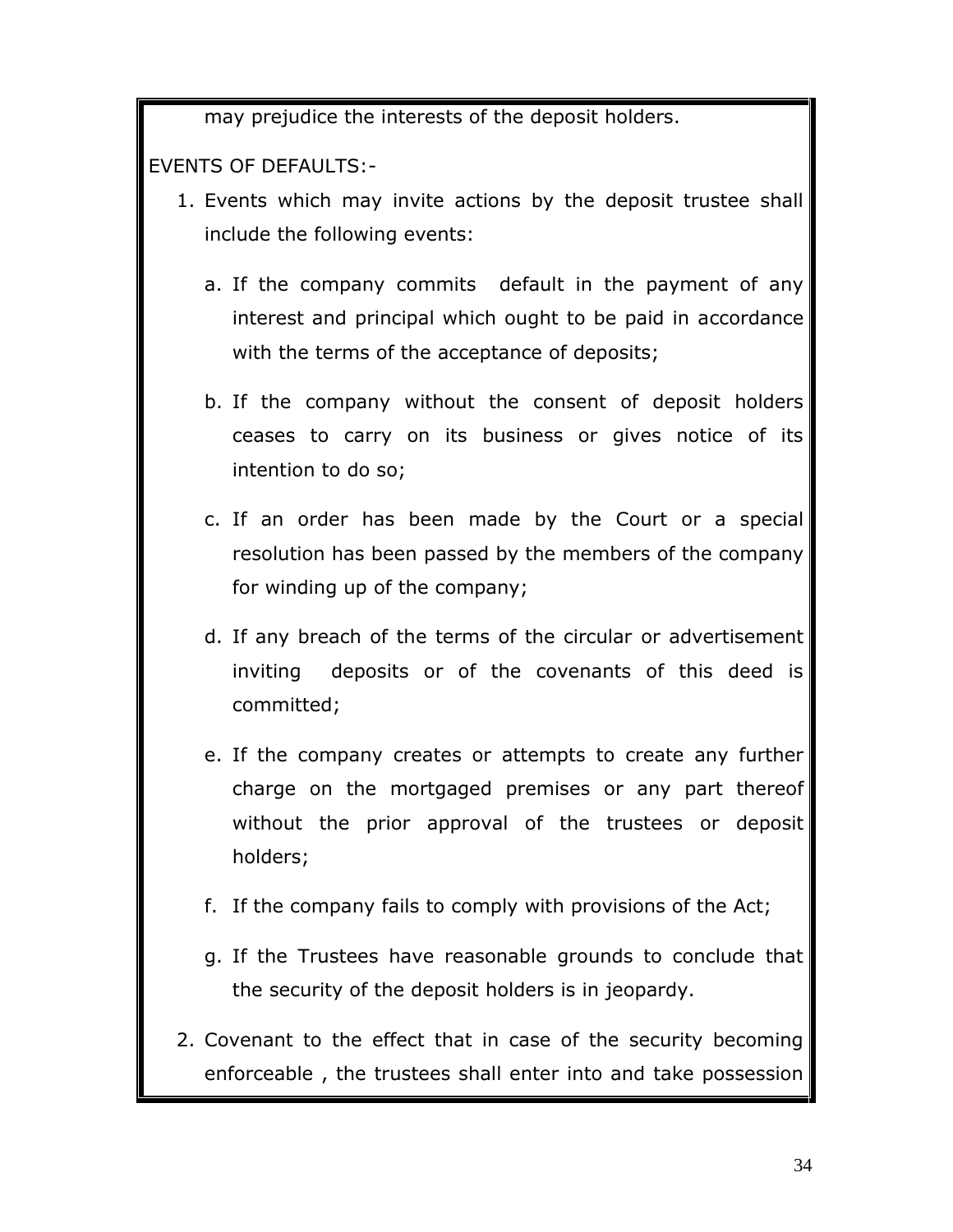of the property on which charge is created and shall, in consultation with the other charge holders forthwith take steps to determine whether the business of the company may be allowed to be carried on, the steps to be taken for changes in management of the company, if any, actions necessary for protection of the mortgaged property and other steps required for protecting the interests of the depositors.

- 3. Covenant to the effect that the trustees may lodge a claim under insurance for payment to depositors in terms of deposit insurance.
- 4. Covenant to the effect that the balance proceeds of any sale of the mortgaged premises shall, after setting off of all costs, charges and expenses incurred for the sale and payment of interest and the principal money due to deposit holders, be paid to the company or its assignee

#### MISCELLANEOUS

- `1. The conditions under which the provisions of the trust deed or the terms and conditions of the deposits may be modified;
- 2. The mode of service of notices and other documents on the borrower company, the trustee and the holders of the deposits;
- 3. The borrower company to be responsible for paying any stamp duty on the trust deed or the deposits (if applicable);
- 4. Provisions regarding the meeting of the deposit holders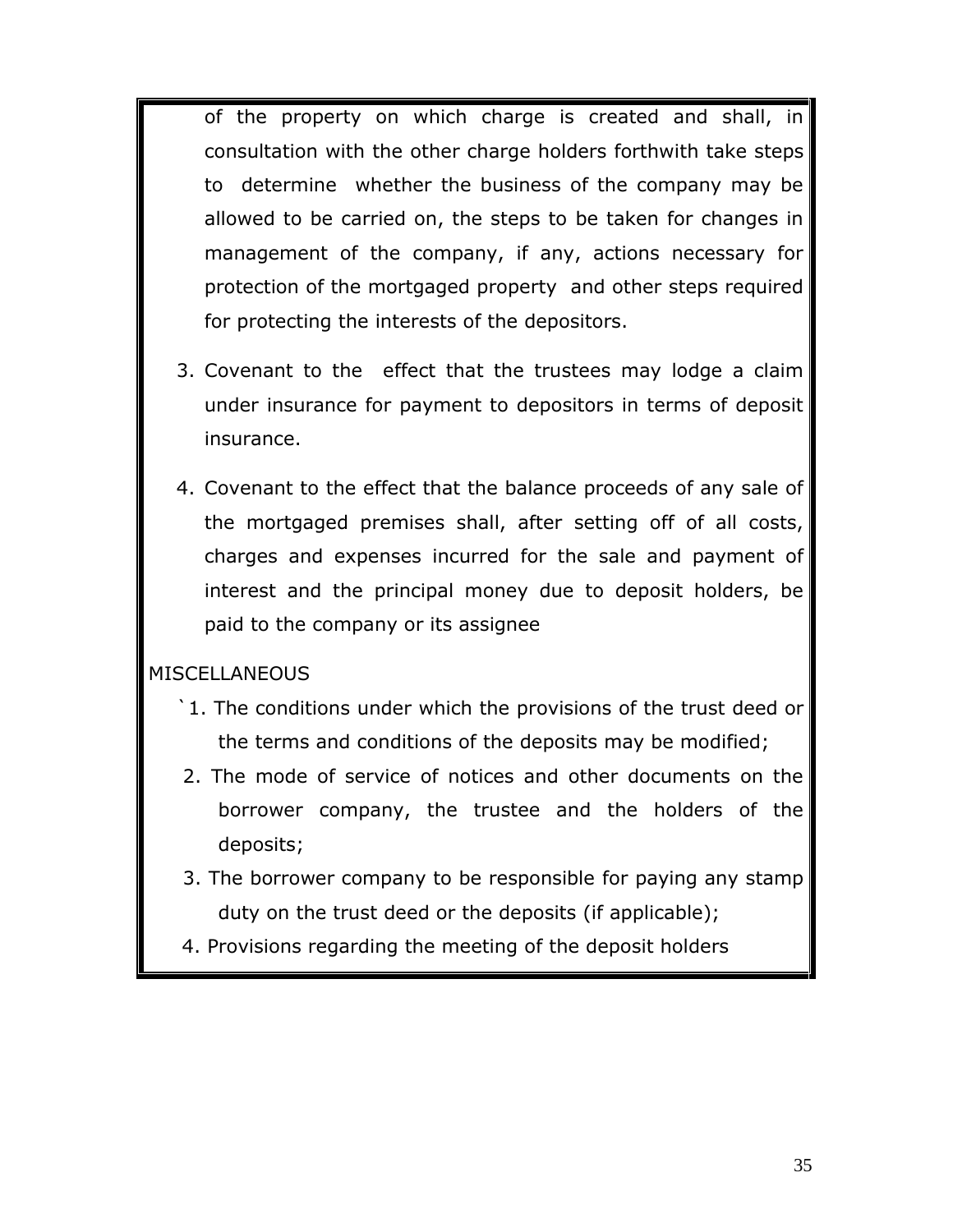# **Form DPT-3 Return of deposits** [*Pursuant to rule 16 of the Companies (Acceptance of Deposits) Rules, 2014]* 1.(a) CIN: (b) GLN: 2. (a) Name of the company: (b) Registered office address: (c) E-mail Id: 3. Whether the company is Public company Private company 4. Whether the company is a government company: **YES**  NO 5. Objects of the company: 6. (a) Date of issue of advertisement or circular: (b) Date of last closing of accounts:

(c) Date of expiry of validity of advertisement or circular: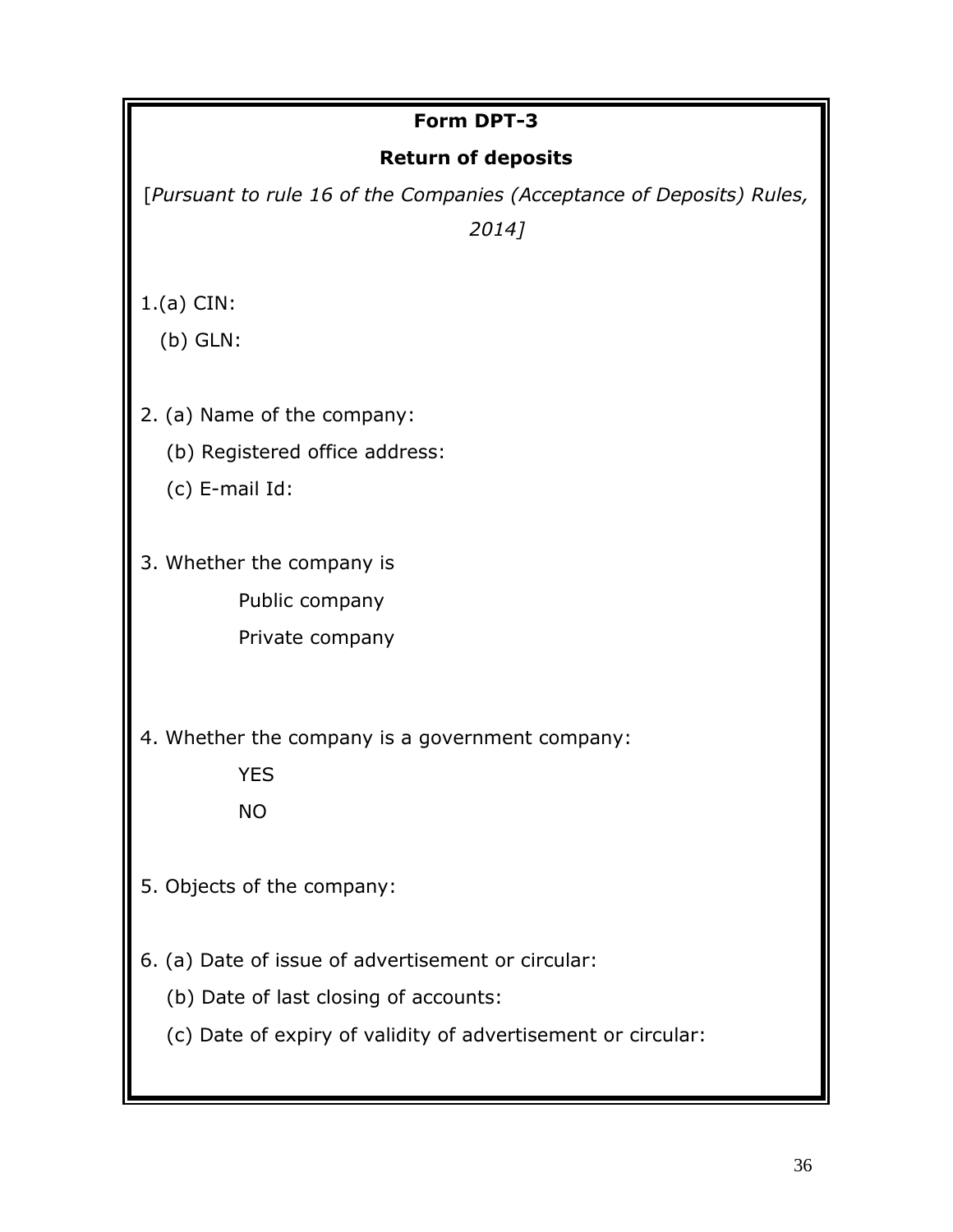| 7. Net Worth as per the latest audited balance sheet preceding the     |                                           |                                                                 |                                                                      |
|------------------------------------------------------------------------|-------------------------------------------|-----------------------------------------------------------------|----------------------------------------------------------------------|
| date of the return-                                                    |                                           |                                                                 |                                                                      |
| (a) (i) Paid up share capital                                          |                                           |                                                                 |                                                                      |
| (ii) Free reserves                                                     |                                           |                                                                 |                                                                      |
| (b) (i) Accumulated loss                                               |                                           |                                                                 |                                                                      |
|                                                                        |                                           | (ii) Balance of deferred revenue expenditure                    |                                                                      |
|                                                                        | (iii) Accumulated unprovided depreciation |                                                                 |                                                                      |
|                                                                        |                                           | (iv) Miscellaneous expense and preliminary expenses             |                                                                      |
|                                                                        | (v) Other intangible assets               |                                                                 |                                                                      |
|                                                                        |                                           |                                                                 |                                                                      |
| (c) Net worth (a-b)                                                    |                                           |                                                                 |                                                                      |
|                                                                        |                                           |                                                                 |                                                                      |
|                                                                        |                                           | (d) Maximum limit of deposits (i.e, 35% of the above in case of |                                                                      |
|                                                                        |                                           | Government Company or 25% in case of others)                    |                                                                      |
|                                                                        |                                           |                                                                 |                                                                      |
| 8. Particulars of deposits(to be furnished in respect of deposits from |                                           |                                                                 |                                                                      |
|                                                                        | shareholders and others separately)       |                                                                 |                                                                      |
|                                                                        |                                           |                                                                 |                                                                      |
| (a) Amount of existing deposits as at $1st$ April                      |                                           |                                                                 |                                                                      |
| (b) Amount of deposits accepted or renewed during the year             |                                           |                                                                 |                                                                      |
|                                                                        | (a) Secured deposits                      |                                                                 |                                                                      |
|                                                                        | (b) Unsecured deposits                    |                                                                 |                                                                      |
| (c) Amount of deposits repaid during the year                          |                                           |                                                                 |                                                                      |
|                                                                        |                                           |                                                                 | (d) Balance of deposits outstanding at the end of the year $(a+b-c)$ |
|                                                                        |                                           |                                                                 |                                                                      |
|                                                                        |                                           |                                                                 |                                                                      |
| 9. Details of outstanding deposits:                                    |                                           |                                                                 |                                                                      |
|                                                                        |                                           |                                                                 |                                                                      |
| Particulars                                                            | Date of receipt of                        | Rate of interest                                                | Repayable after                                                      |

| Particulars | Date of receipt of   Rate of interest<br>deposit | Repayable after |  |
|-------------|--------------------------------------------------|-----------------|--|
|             |                                                  |                 |  |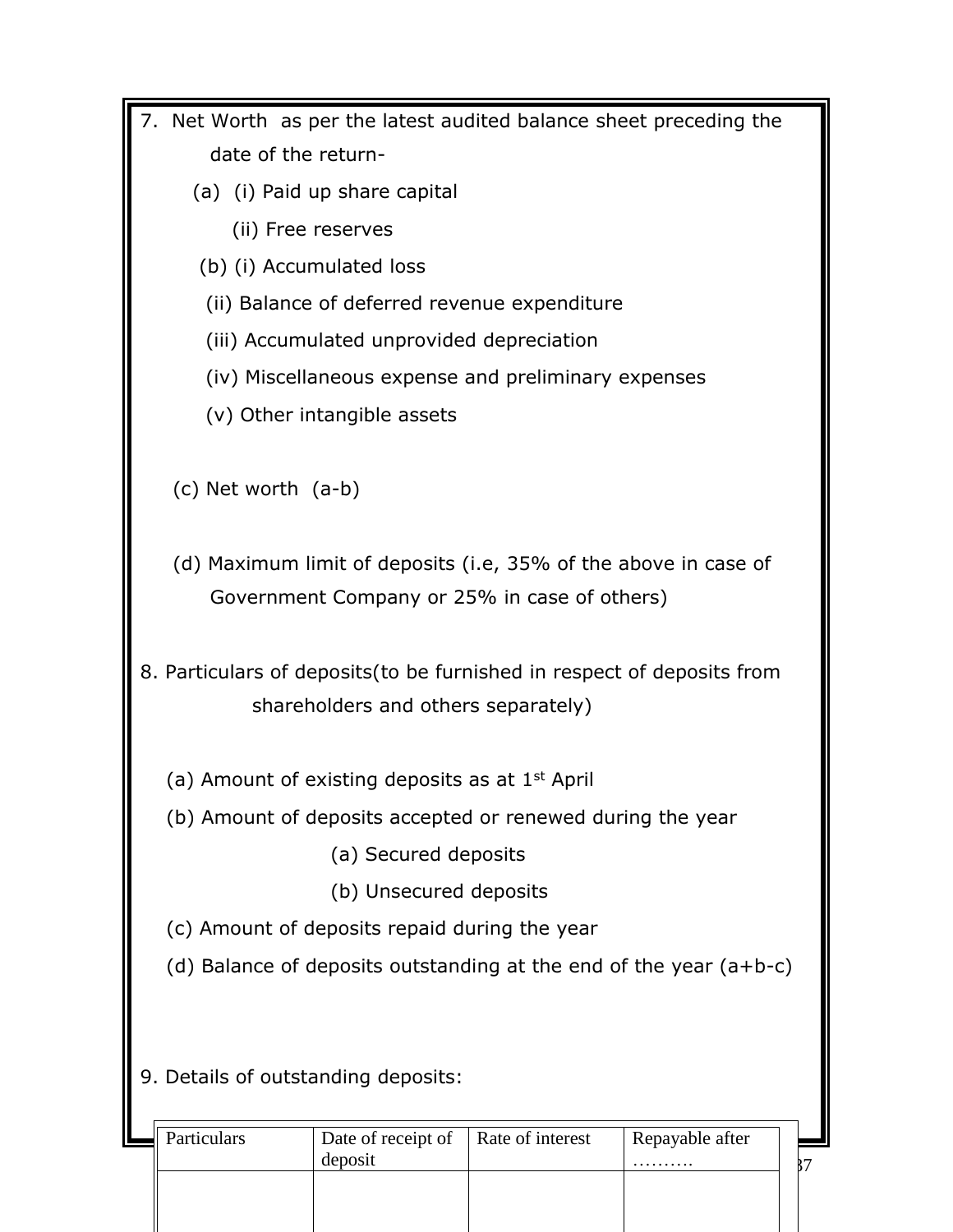10. (a) Amount of deposits that have matured but not claimed:

 (b) Amount of deposits that have matured and claimed but not paid:

11. Particulars of liquid assets

(a) Amount of deposits maturing before 31<sup>st</sup> March next year and following next year:

(b) Amount required to be invested in liquid assets:

(c) Details of liquid assets-

12. Particulars of deposit insurance: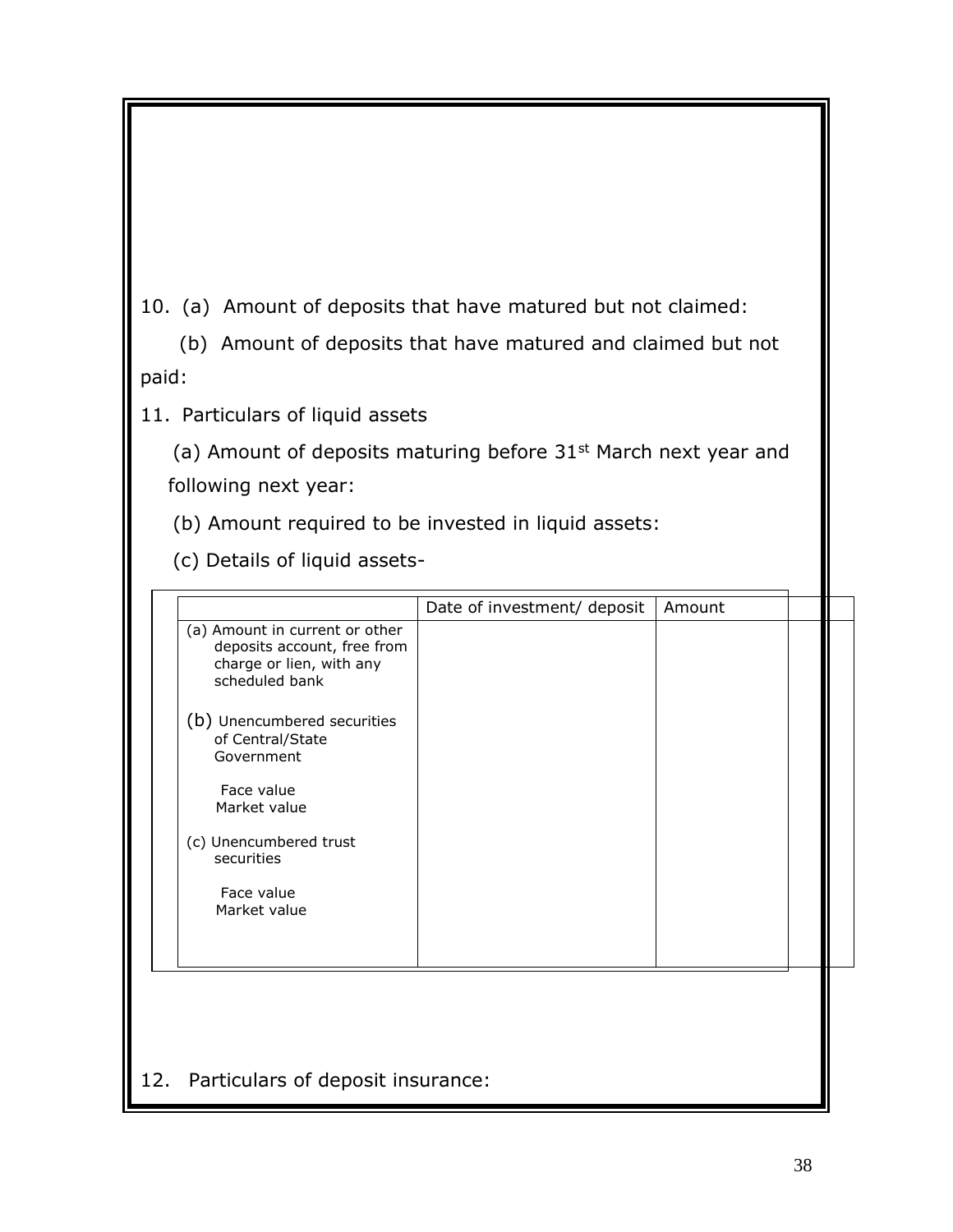(a) Date of entering into deposit insurance contract

(b) Name of the insurer

(c) Premium payable

(d) Premium paid upto:

(e) Maximum ceiling limit for every depositor

## 13. Particulars of charge

- (a) Date of entering into trust deed
- (b) Name of the trustee
- (c) Short particulars of the property on which charge is created for securing depositors
- (d) Value of the property

**Signature** 

#### Date:

#### Place:

### **Attachment:**

- 1. Auditor's certificate;
- 2. Deposit insurance contract;
- 3. Copy of trust deed;
- 4. Copy of instrument creating charge;
- 5. List of depositors indicating name, address, amount deposited, repaid during the year and outstanding, interest due, paid and payable as at the close of the Financial Year and separately indicating deposits not yet matured, matured, claimed and paid and matured, claimed but not paid and matured but not claimed for payment. List of deposits matured, cheques issued but not yet cleared to be shown separately.
- 6. Optional attachment, if any.

# **Form DPT-4**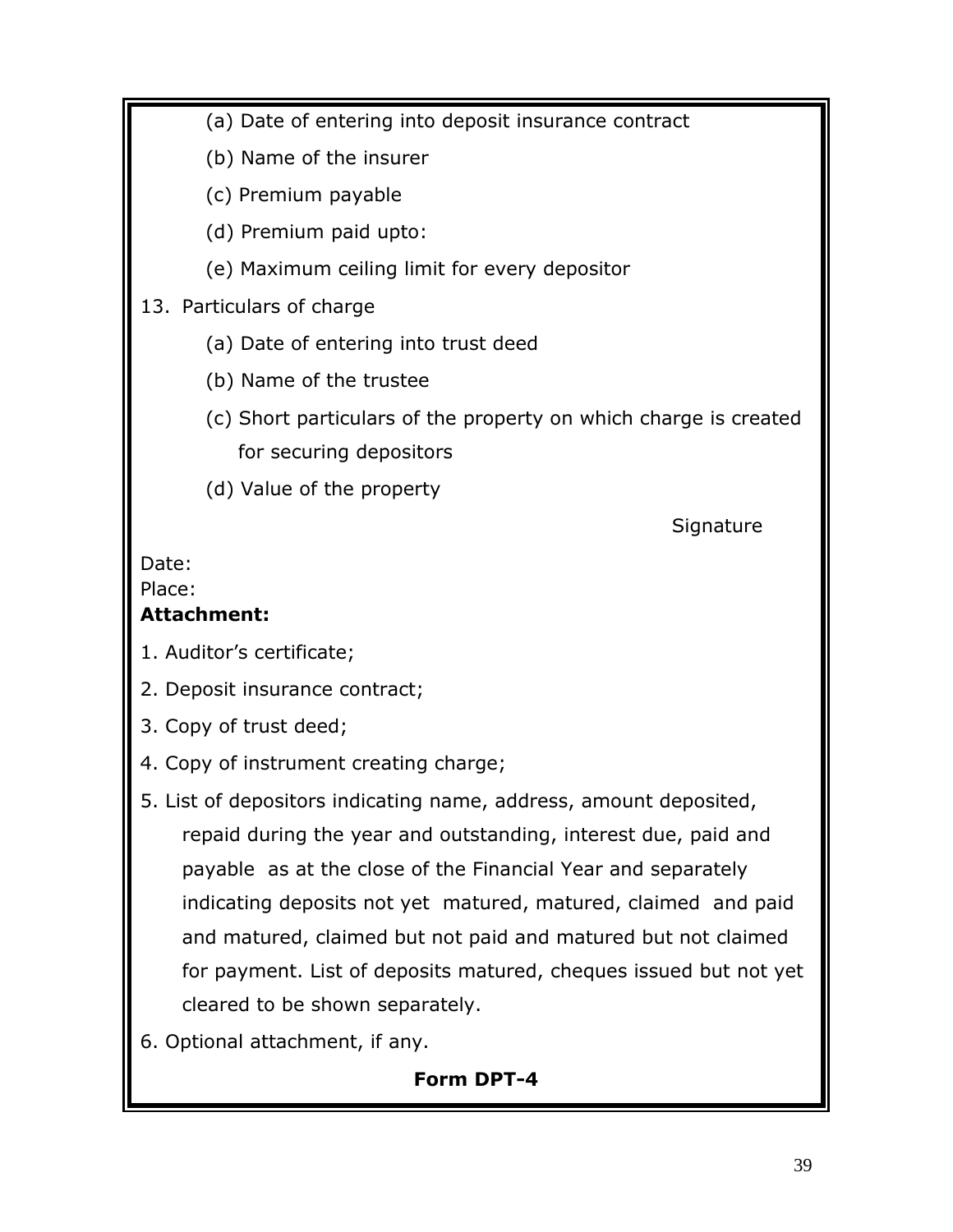| Statement regarding deposits existing on the commencement             |
|-----------------------------------------------------------------------|
| of the Act                                                            |
| [Pursuant to rule 20 of the Companies (Acceptance of Deposits) Rules, |
| 2014]                                                                 |
| 1. (a) CIN:                                                           |
| $(b)$ GLN:                                                            |
| 2. (a) Name of the company:                                           |
|                                                                       |
| (b) Registered office address:                                        |
| $(c)$ E-mail Id:                                                      |
| 3. Whether the company is                                             |
| Public company                                                        |
| Private company                                                       |
| 4. Whether the company is a government company:                       |
| <b>YES</b>                                                            |
| <b>NO</b>                                                             |
|                                                                       |
| 5. Total deposits outstanding as on the commencement of this Act:     |
| (a) amount (in Rs)                                                    |
| (b) number of depositors                                              |
|                                                                       |
| 6. Details of total deposits mentioned at 5 above under following     |
| heads (amount in Rs)                                                  |
| (a) deposits due but not paid;                                        |
| (b) interest due thereon but not paid;                                |
| (c) deposits due but not claimed;                                     |
| (d) interest due thereon but not claimed;                             |